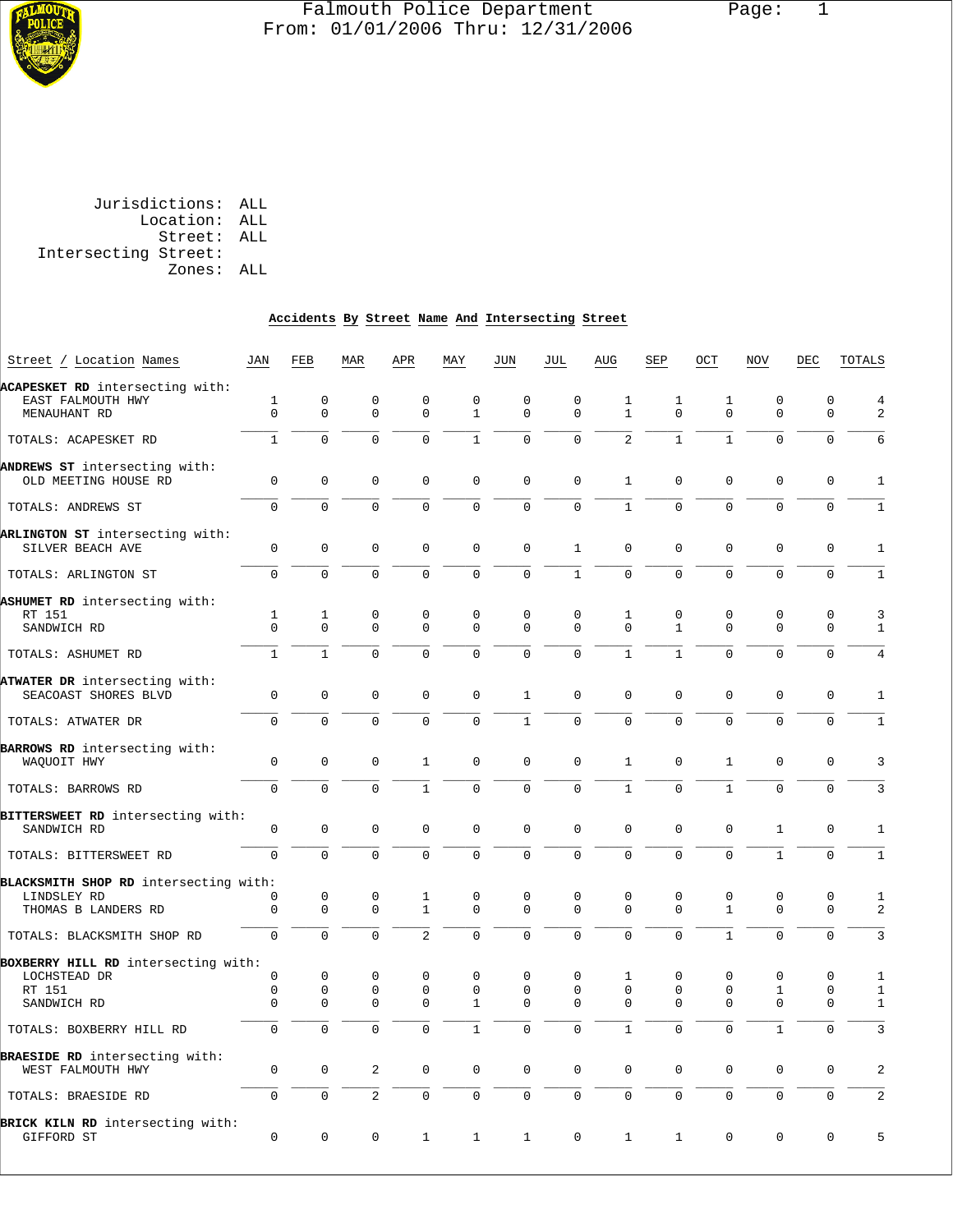## Falmouth Police Department Page: 2 From: 01/01/2006 Thru: 12/31/2006

| HOMESTEAD LN                                          | 0                       | 0                    | 1              | $\Omega$                | 0                       | 0                       | 0                    | $\Omega$             | O                    | 0             | $\Omega$             | 0                        | 1              |
|-------------------------------------------------------|-------------------------|----------------------|----------------|-------------------------|-------------------------|-------------------------|----------------------|----------------------|----------------------|---------------|----------------------|--------------------------|----------------|
| KERRYWOOD DR                                          | $\mathbf 0$             | $\mathbf 0$          | $\Omega$       | $\Omega$                | 0                       | 1                       | 0                    | $\Omega$             | $\Omega$             | 0             | $\Omega$             | $\Omega$                 | $1\,$          |
| RT 28 NORTH                                           | $\Omega$                | $\Omega$             | $\Omega$       | $\Omega$                | 0                       | $\Omega$                | $\Omega$             | $\Omega$             | $\Omega$             | $\Omega$      | $\Omega$             | 1                        | $\mathbf 1$    |
| RT 28 SOUTH                                           | 1                       | $\mathbf 0$          | $\mathbf{1}$   | $\Omega$                | 0                       | 0                       | 1                    | 0                    | $\mathbf 0$          | 0             | $\mathbf 0$          | $\mathbf 0$              | $\mathbf{3}$   |
| SANDWICH RD                                           | 1                       | $\Omega$             | 0              | $\Omega$                | 0                       | 0                       | 0                    | 1                    | $\Omega$             | 1             | $\mathbf{1}$         | 0                        | $\overline{4}$ |
| SERVICE RD                                            | $\mathbf 0$<br>$\Omega$ | $\Omega$<br>$\Omega$ | $\Omega$       | $\Omega$<br>$\Omega$    | 0<br>$\Omega$           | $\mathbf 1$<br>$\Omega$ | $\Omega$<br>$\Omega$ | $\Omega$<br>$\Omega$ | $\Omega$<br>$\Omega$ | $\Omega$      | $\Omega$<br>$\Omega$ | $\mathbf{1}$<br>$\Omega$ | 2              |
| WEST FALMOUTH HWY                                     |                         |                      | $\overline{2}$ |                         |                         |                         |                      |                      |                      | $\Omega$      |                      |                          | $\overline{2}$ |
| TOTALS: BRICK KILN RD                                 | 2                       | $\Omega$             | 4              | $\mathbf{1}$            | $\mathbf{1}$            | 3                       | $\mathbf{1}$         | $\overline{2}$       | $\mathbf{1}$         | $\mathbf{1}$  | $\mathbf{1}$         | $\overline{a}$           | 19             |
| BROCKTON ST intersecting with:<br>MARAVISTA AVE       | 0                       | $\mathbf 0$          | $\mathbf 0$    | $\Omega$                | $\mathbf 0$             | 0                       | $\mathbf 0$          | $\Omega$             | 0                    | $\mathbf{1}$  | $\mathbf 0$          | $\mathbf 0$              | 1              |
| TOTALS: BROCKTON ST                                   | $\mathbf 0$             | $\mathbf 0$          | $\mathbf 0$    | $\Omega$                | 0                       | $\mathbf 0$             | $\mathbf 0$          | $\mathbf 0$          | $\mathbf 0$          | $\mathbf{1}$  | $\mathbf 0$          | $\mathbf 0$              | $\mathbf{1}$   |
| BROKEN BOW LN intersecting with:<br>TEATICKET HWY     | $\mathbf 0$             | $\mathbf 0$          | $\mathbf 0$    | $\mathbf 0$             | $\mathbf{1}$            | $\mathbf 0$             | $\mathbf 0$          | $\mathbf{0}$         | $\mathbf 0$          | $\mathbf 0$   | $\mathbf{0}$         | $\mathbf 0$              | $\mathbf{1}$   |
| TOTALS: BROKEN BOW LN                                 | 0                       | $\Omega$             | $\Omega$       | $\Omega$                | $\mathbf{1}$            | $\mathbf 0$             | $\mathbf 0$          | $\Omega$             | $\Omega$             | $\Omega$      | $\Omega$             | $\Omega$                 | 1              |
|                                                       |                         |                      |                |                         |                         |                         |                      |                      |                      |               |                      |                          |                |
| CARRIAGE SHOP RD intersecting with:                   | 0                       |                      | 0              | $\mathbf 0$             | 0                       | 0                       | $\Omega$             | $\Omega$             | 0                    | 0             | $\mathbf 0$          | $\mathbf 0$              |                |
| FRESH POND RD<br>OLD BARNSTABLE RD                    | $\mathbf 0$             | 1<br>$\mathbf 0$     | $\mathbf 0$    | $\mathbf 0$             | 0                       | $\Omega$                | $\mathbf 0$          | 1                    | 1                    | 0             | $\mathbf 0$          | $\mathbf 0$              | 1<br>2         |
| SANDWICH RD                                           | $\Omega$                | $\mathbf 0$          | $\mathbf 0$    | $\mathbf{0}$            | 2                       | 0                       | $\mathbf{1}$         | $\Omega$             | $\Omega$             | 0             | $\mathbf 0$          | $\mathbf 0$              | 3              |
| WAQUOIT HWY                                           | $\Omega$                | $\Omega$             | 0              | $\Omega$                | $\mathbf{1}$            | 0                       | $\Omega$             | $\Omega$             | $\Omega$             | $\Omega$      | $\mathbf 0$          | $\mathbf 0$              | $1\,$          |
|                                                       |                         |                      |                |                         |                         |                         |                      |                      |                      |               |                      |                          |                |
| TOTALS: CARRIAGE SHOP RD                              | $\Omega$                | $\mathbf{1}$         | $\mathbf 0$    | $\Omega$                | 3                       | $\Omega$                | $\mathbf{1}$         | $\mathbf{1}$         | $\mathbf{1}$         | $\Omega$      | $\Omega$             | $\Omega$                 | 7              |
| CENTRAL AVE intersecting with:                        |                         |                      |                |                         |                         |                         |                      |                      |                      |               |                      |                          |                |
| EAST FALMOUTH HWY<br>MENAUHANT RD                     | 0<br>$\Omega$           | 0<br>$\mathbf 0$     | 0<br>$\Omega$  | $\mathbf 0$<br>$\Omega$ | $\mathsf 0$<br>$\Omega$ | $\mathbf 0$<br>$\Omega$ | 2<br>$\Omega$        | 1<br>$\mathbf{1}$    | 0<br>$\Omega$        | 0<br>$\Omega$ | 0<br>$\Omega$        | 0<br>$\mathbf 0$         | 3<br>1         |
| TOTALS: CENTRAL AVE                                   | $\Omega$                | $\Omega$             | $\Omega$       | $\Omega$                | $\Omega$                | $\mathbf 0$             | $\overline{2}$       | $\overline{a}$       | $\Omega$             | $\Omega$      | $\Omega$             | $\mathbf 0$              | 4              |
|                                                       |                         |                      |                |                         |                         |                         |                      |                      |                      |               |                      |                          |                |
| CENTRAL PARK AVE intersecting with:<br>GRAND AVE      | 1                       | $\mathbf 0$          | 0              | $\mathbf{0}$            | $\mathbf 0$             | $\mathbf 0$             | $\mathsf 0$          | $\mathbf 0$          | $\mathbf 0$          | 0             | $\mathbf 0$          | $\mathbf 0$              | 1              |
| TOTALS: CENTRAL PARK AVE                              | $\mathbf{1}$            | $\mathbf 0$          | $\mathbf 0$    | $\Omega$                | $\Omega$                | $\overline{0}$          | $\mathbf 0$          | 0                    | $\mathbf 0$          | 0             | $\mathbf 0$          | $\Omega$                 | $\mathbf{1}$   |
| CHAPOQUOIT RD intersecting with:<br>WEST FALMOUTH HWY | $\mathbf 0$             | $\mathbf 0$          | $\mathbf 0$    | $\mathbf 0$             | $\mathbf 0$             | $\mathbf 0$             | $\mathbf{1}$         | $\mathbf 0$          | $\mathbf 0$          | $\mathbf{0}$  | $\mathbf 0$          | $\mathbf 0$              | 1              |
| TOTALS: CHAPOQUOIT RD                                 | $\mathbf 0$             | $\mathbf 0$          | $\mathbf 0$    | 0                       | 0                       | $\mathbf 0$             | $1\,$                | 0                    | $\mathbf 0$          | 0             | $\mathbf 0$          | $\Omega$                 | $1\,$          |
| CLARK ST intersecting with:                           |                         |                      |                |                         |                         |                         |                      |                      |                      |               |                      |                          |                |
| OLD BARNSTABLE RD                                     | $\mathbf 0$             | $\mathbf 0$          | $\mathbf 0$    | $\mathbf 0$             | 0                       | $\mathbf{1}$            | $\mathsf 0$          | $\mathbf 0$          | $\mathbf 0$          | $\mathbf{0}$  | $\mathbf{0}$         | $\mathbf 0$              | 1              |
| TOTALS: CLARK ST                                      | $\mathbf 0$             | $\Omega$             | $\mathbf 0$    | $\Omega$                | $\Omega$                | $\mathbf{1}$            | $\mathbf 0$          | $\Omega$             | $\Omega$             | $\Omega$      | $\mathbf{0}$         | $\mathbf 0$              | $\mathbf{1}$   |
| CLINTON AVE intersecting with:                        |                         |                      |                |                         |                         |                         |                      |                      |                      |               |                      |                          |                |
| SHORE ST                                              | 0                       | $\mathbf 0$          | $\mathbf 0$    | $\mathbf{0}$            | $\mathbf 0$             | $\mathbf 0$             | $\mathbf 0$          | $\mathbf 0$          | 1                    | $\mathbf 0$   | $\mathbf 0$          | 1                        | 2              |
| TOTALS: CLINTON AVE                                   | 0                       | $\mathbf{0}$         | 0              | $\mathbf 0$             | $\mathsf 0$             | 0                       | $\mathbf 0$          | 0                    | $\mathbf 1$          | $\mathbf{0}$  | $\mathbf 0$          | 1                        | 2              |
| COUNTY RD intersecting with:                          |                         |                      |                |                         |                         |                         |                      |                      |                      |               |                      |                          |                |
| OLD MAIN RD                                           | 0                       | 0                    | 1              | 0                       | 0                       | 0                       | 2                    | 1                    | 0                    | 0             | 0                    | $\mathbf 0$              | 4              |
| PINE ST                                               | $\mathbf{1}$            | $\mathbf 0$          | $\mathbf 0$    | $\mathbf 0$             | $\mathsf 0$             | 0                       | $\mathbf 0$          | $\mathbf 0$          | $\mathbf 0$          | 0             | $\mathbf 0$          | 0                        | 1              |
| TOTALS: COUNTY RD                                     | $\mathbf{1}$            | $\mathbf 0$          | $\mathbf{1}$   | $\mathbf 0$             | 0                       | 0                       | $\overline{2}$       | $\mathbf{1}$         | 0                    | 0             | $\mathsf 0$          | $\mathbf 0$              | 5              |
|                                                       |                         |                      |                |                         |                         |                         |                      |                      |                      |               |                      |                          |                |
| CROSS RD intersecting with:<br>LEONARD DR             | 0                       | $\mathbf 0$          | 0              | $\mathbf 0$             | $\mathbf 0$             | 0                       | $\mathbf 0$          | $\mathsf 0$          | 0                    | $\mathbf{1}$  | 0                    | 0                        | 1              |
| TOTALS: CROSS RD                                      | 0                       | $\mathsf{O}\xspace$  | $\mathsf 0$    | $\mathsf{O}\xspace$     | $\mathsf 0$             | 0                       | $\mathsf 0$          | 0                    | $\mathsf 0$          | $\mathbf{1}$  | $\mathsf 0$          | $\mathbf 0$              | $\mathbf{1}$   |
| CUMLODEN DR intersecting with:<br>WOODS HOLE RD       | 0                       | 0                    | 0              | 0                       | 0                       | 0                       | $\mathsf 0$          | $\mathbf 0$          | 0                    | 0             | 0                    | 1                        | 1              |
| TOTALS: CUMLODEN DR                                   | 0                       | $\mathsf{O}\xspace$  | 0              | 0                       | 0                       | 0                       | $\mathsf 0$          | 0                    | 0                    | 0             | $\mathbf 0$          | $\mathbf{1}$             | $\mathbf 1$    |
| CURLEY BLVD intersecting with:                        |                         |                      |                |                         |                         |                         |                      |                      |                      |               |                      |                          |                |
| NORTH FALMOUTH HWY                                    | 0                       | $\mathsf{O}\xspace$  | 0              | 0                       | 0                       | $\mathbf{1}$            | $\mathsf 0$          | 0                    | 0                    | 0             | $\mathsf 0$          | 0                        | 1              |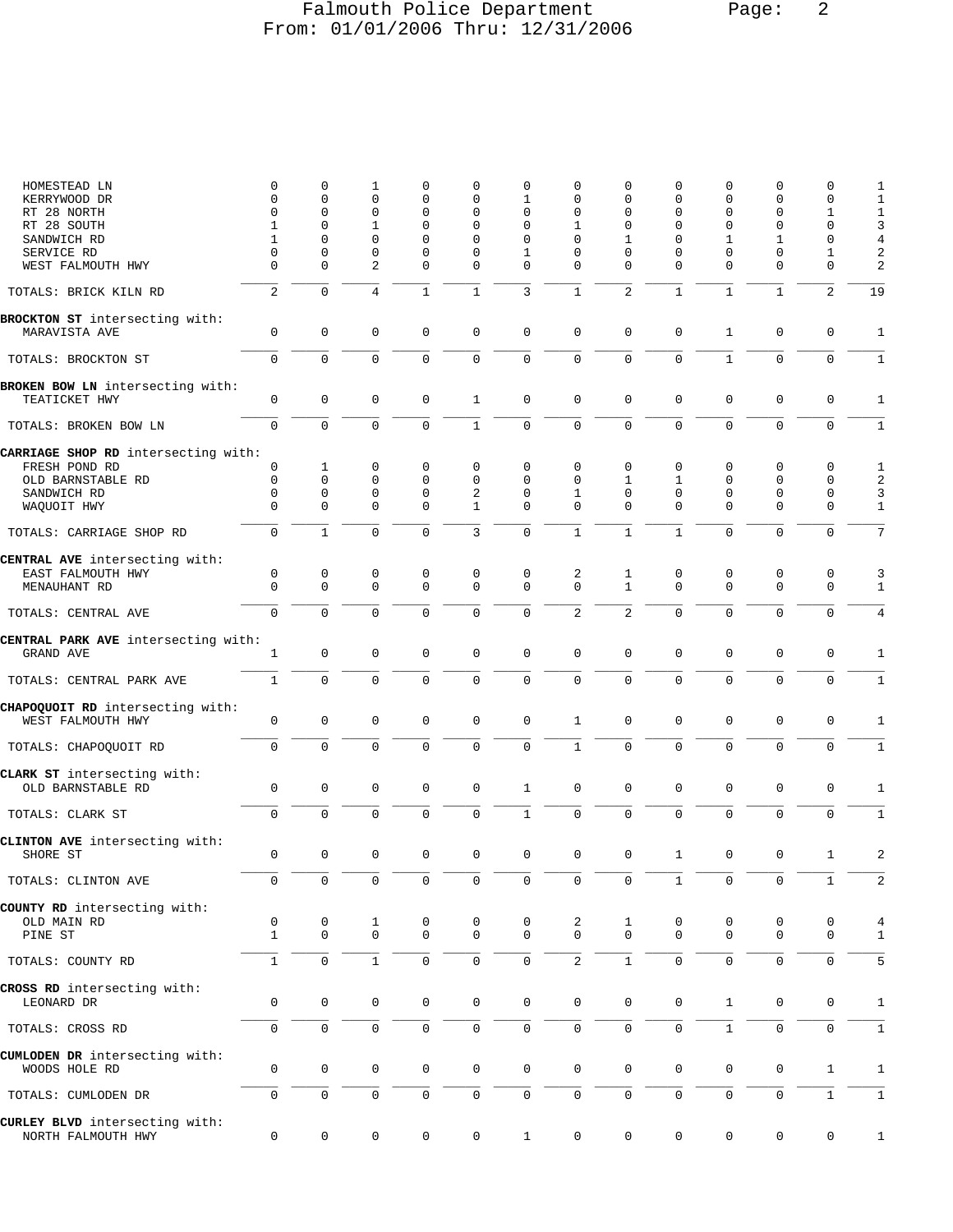# Falmouth Police Department Page: 3 From: 01/01/2006 Thru: 12/31/2006

| TOTALS: CURLEY BLVD                    | $\mathbf 0$      | $\Omega$          | $\Omega$       | 0             | $\Omega$       | 1             |                | 0                 | $\Omega$       | $\Omega$      | $\Omega$         | $\Omega$                |                         |
|----------------------------------------|------------------|-------------------|----------------|---------------|----------------|---------------|----------------|-------------------|----------------|---------------|------------------|-------------------------|-------------------------|
| CURRIER RD intersecting with:          |                  |                   |                |               |                |               |                |                   |                |               |                  |                         |                         |
| RT 151<br>SANDWICH RD                  | 0<br>$\mathbf 0$ | 0<br>$\mathbf{1}$ | 0<br>$\Omega$  | 0<br>$\Omega$ | 2<br>$\Omega$  | 0<br>$\Omega$ | 1<br>$\Omega$  | 1<br>$\mathbf{1}$ | 0<br>$\Omega$  | 0<br>$\Omega$ | 0<br>$\mathbf 0$ | $\mathbf 0$<br>$\Omega$ |                         |
| TOTALS: CURRIER RD                     | $\mathbf 0$      | $\mathbf{1}$      | $\Omega$       | $\Omega$      | $\overline{c}$ | $\mathbf 0$   | $\mathbf{1}$   | $\overline{a}$    | $\Omega$       | $\Omega$      | $\Omega$         | $\Omega$                | 6                       |
| DAVIS STRAITS intersecting with:       |                  |                   |                |               |                |               |                |                   |                |               |                  |                         |                         |
| DILLINGHAM AVE                         | $\mathbf 0$      | $\mathbf 0$       | 1              | 0             | $\Omega$       | 0             | 1              | $\mathbf 1$       | $\mathbf 0$    | $\mathbf 0$   | 0                | $\mathbf 0$             | 3                       |
| FALMOUTH HEIGHTS RD                    | $\Omega$         | $\mathbf{1}$      | $\Omega$       | $\Omega$      | $\Omega$       | $\Omega$      | $\Omega$       | $\Omega$          | $\Omega$       | $\Omega$      | $\Omega$         | $\Omega$                | 1                       |
| SPRING BARS RD                         | $\Omega$         | $\mathbf 0$       | $\mathbf 0$    | 0             | $\Omega$       | $\Omega$      | $\Omega$       | $\Omega$          | $\Omega$       | $\mathbf 0$   | $\mathbf 0$      | 1                       | 1                       |
| WORCESTER CT                           | $\Omega$         | $\mathbf{1}$      | $\Omega$       | $\Omega$      | $\Omega$       | $\Omega$      | $\Omega$       | $\Omega$          | $\Omega$       | $\Omega$      | $\Omega$         | $\Omega$                | 1                       |
| TOTALS: DAVIS STRAITS                  | $\Omega$         | $\overline{2}$    | $\mathbf{1}$   | $\Omega$      | $\Omega$       | $\Omega$      | $\mathbf{1}$   | $\mathbf{1}$      | $\Omega$       | $\Omega$      | $\Omega$         | $\mathbf{1}$            | 6                       |
| DAVISVILLE RD intersecting with:       |                  |                   |                |               |                |               |                |                   |                |               |                  |                         |                         |
| EAST FALMOUTH HWY                      | $\mathbf 0$      | 0                 | 1              | 0             | 0              | 0             | 0              | 0                 | 0              | $\mathbf 0$   | 0                | 1                       | 2                       |
| FISHERMANS COVE RD                     | $\Omega$         | 0                 | $\Omega$       | $\Omega$      | $\mathbf{1}$   | $\Omega$      | $\Omega$       | $\Omega$          | $\Omega$       | $\Omega$      | $\Omega$         | $\Omega$                | 1                       |
| MARLIN DR                              | $\Omega$         | $\mathbf 0$       | $\Omega$       | $\Omega$      | $\Omega$       | $\Omega$      | $\Omega$       | $\Omega$          | $\Omega$       | $\Omega$      | $\Omega$         | 1                       | 1                       |
| MENAUHANT RD                           | $\Omega$         | $\mathbf 0$       | 0              | $\Omega$      | $\Omega$       | $\Omega$      | $\mathbf{1}$   | $\Omega$          | 1              | $\Omega$      | $\Omega$         | $\mathbf 0$             | $\overline{a}$          |
| PARTRIDGE LN                           | $\Omega$         | $\Omega$          | $\mathbf{1}$   | $\Omega$      | $\Omega$       | $\Omega$      | $\Omega$       | $\Omega$          | $\Omega$       | $\Omega$      | $\Omega$         | $\Omega$                | $\mathbf{1}$            |
| TOTALS: DAVISVILLE RD                  | $\mathbf 0$      | $\mathbf 0$       | $\overline{a}$ | $\Omega$      | 1              | $\mathbf 0$   | $\mathbf{1}$   | $\Omega$          | 1              | $\Omega$      | $\Omega$         | 2                       | 7                       |
| DEACONS AVE intersecting with:         |                  |                   |                |               |                |               |                |                   |                |               |                  |                         |                         |
| GRAND AVE                              | $\Omega$         | $\mathbf 0$       | $\Omega$       | $\Omega$      | 0              | $\mathbf 0$   | $\Omega$       | $\Omega$          | $\Omega$       | $\mathbf{1}$  | $\Omega$         | $\mathbf 0$             | 1                       |
| TOTALS: DEACONS AVE                    | $\Omega$         | $\Omega$          | $\Omega$       | $\Omega$      | $\mathbf 0$    | $\mathbf 0$   | $\Omega$       | $\Omega$          | $\Omega$       | $\mathbf{1}$  | $\Omega$         | $\mathbf 0$             | 1                       |
| DEEP POND RD intersecting with:        |                  |                   |                |               |                |               |                |                   |                |               |                  |                         |                         |
| SAM TURNER RD                          | 2                | $\mathbf 0$       | $\mathbf{1}$   | $\mathbf 0$   | 0              | $\mathbf 0$   | $\Omega$       | $\mathbf{0}$      | $\mathbf 0$    | $\Omega$      | $\mathbf 0$      | $\mathbf 0$             | 3                       |
| TOTALS: DEEP POND RD                   | 2                | $\Omega$          | $\mathbf{1}$   | $\Omega$      | $\Omega$       | $\Omega$      | $\Omega$       | $\Omega$          | $\Omega$       | $\Omega$      | $\Omega$         | $\Omega$                | 3                       |
| DEEPWOOD DR intersecting with:         |                  |                   |                |               |                |               |                |                   |                |               |                  |                         |                         |
| SANDWICH RD                            | $\mathbf 0$      | $\mathbf 0$       | $\mathbf{1}$   | $\Omega$      | 0              | $\mathbf 0$   | $\Omega$       | $\Omega$          | $\mathbf 0$    | $\Omega$      | $\mathbf 0$      | $\mathbf 0$             | $\mathbf{1}$            |
| TOTALS: DEEPWOOD DR                    | $\Omega$         | $\mathbf 0$       | $\mathbf{1}$   | $\Omega$      | $\mathbf 0$    | $\mathbf 0$   | $\Omega$       | $\Omega$          | $\Omega$       | $\Omega$      | $\Omega$         | $\Omega$                | 1                       |
| DEVILS LN intersecting with:           |                  |                   |                |               |                |               |                |                   |                |               |                  |                         |                         |
| OYSTER POND RD                         | $\mathbf 0$      | $\mathbf 0$       | $\mathbf 0$    | $\mathbf 0$   | 0              | $\mathbf 0$   | $\mathbf 0$    | 0                 | $\mathbf 0$    | $\mathbf{1}$  | $\mathsf 0$      | $\mathbf 0$             | 1                       |
| TOTALS: DEVILS LN                      | $\Omega$         | $\mathbf 0$       | $\Omega$       | $\Omega$      | $\Omega$       | $\mathbf 0$   | $\Omega$       | $\Omega$          | $\Omega$       | $\mathbf{1}$  | $\Omega$         | $\Omega$                | 1                       |
| DILLINGHAM AVE intersecting with:      |                  |                   |                |               |                |               |                |                   |                |               |                  |                         |                         |
| DAVIS STRAITS                          | $\mathbf 0$      | $\mathbf 0$       | 1              | $\mathbf 0$   | 0              | $\mathbf 0$   | $\mathbf{1}$   | $\mathbf{1}$      | 0              | $\mathbf 0$   | $\mathbf 0$      | $\mathbf 0$             |                         |
| GIFFORD ST                             | $\Omega$         | $\mathbf 0$       | $\Omega$       | $\Omega$      | $\Omega$       | $\Omega$      | $\mathbf{1}$   | $\Omega$          | $\Omega$       | $\Omega$      | $\Omega$         | $\mathbf{1}$            | 2                       |
| TOTALS: DILLINGHAM AVE                 | $\mathbf 0$      | $\mathbf 0$       | $\mathbf{1}$   | $\Omega$      | $\Omega$       | $\mathbf 0$   | $\overline{2}$ | $\mathbf{1}$      | $\Omega$       | $\Omega$      | $\Omega$         | $\mathbf{1}$            |                         |
| EAST FALMOUTH HWY intersecting with:   |                  |                   |                |               |                |               |                |                   |                |               |                  |                         |                         |
|                                        |                  | 0                 | 0              | 0             | 0              | 0             | 0              | 1                 |                |               | 0                | 0                       |                         |
| ACAPESKET RD                           | ı                |                   |                |               |                |               |                |                   | 1              | 1             |                  |                         | $\overline{4}$          |
| CENTRAL AVE                            | $\mathbf 0$      | $\mathsf 0$       | $\mathbf 0$    | 0             | 0              | $\mathbf 0$   | 2              | $\mathbf{1}$      | 0              | $\mathsf 0$   | $\mathbf{0}$     | $\mathbf 0$             | 3                       |
| DAVISVILLE RD                          | $\mathbf 0$      | 0                 | 1              | 0             | 0              | $\mathsf 0$   | 0              | $\mathbf 0$       | 0              | $\mathbf 0$   | 0                | $\mathbf 1$             | $\overline{\mathbf{c}}$ |
| FRESH POND RD                          | 0                | 0                 | $\mathbf 0$    | 0             | 0              | 0             | 0              | 0                 | 0              | $\mathbf 0$   | 1                | $\mathbf 0$             | $\mathbf{1}$            |
| JOHN PARKER RD                         | $\Omega$         | 0                 | 2              | 3             | 0              | 0             | 0              | 0                 | 0              | 2             | $\mathbf{0}$     | $\mathbf 0$             | 7                       |
| LORRAINE RD                            | $\Omega$         | 0                 | 0              | 0             | 1              | 0             | 0              | 1                 | 0              | $\mathbf{0}$  | 0                | $\mathbf 0$             | $\overline{\mathbf{c}}$ |
| MEETING HOUSE RD                       | $\Omega$         | 0                 | 0              | 0             | 0              | 0             | $\Omega$       | 0                 | 0              | 1             | 0                | 0                       | $1\,$                   |
|                                        |                  |                   |                | 0             | $\Omega$       | $\mathbf 0$   |                |                   | $\Omega$       | $\mathbf{0}$  | 0                | $\mathbf 0$             |                         |
| OLD BARNSTABLE RD                      | 1                | 1                 | 0              |               |                |               | 0              | 1                 |                |               |                  |                         | 3                       |
| SADYS LN                               | 0                | 0                 | 0              | 0             | 0              | 0             | 0              | 0                 | 0              | $\mathbf 0$   | 0                | $\mathbf 1$             | $\mathbf{1}$            |
| SAO PAULO DR                           | $\Omega$         | 0                 | 0              | 0             | 0              | 0             | 0              | 0                 | 0              | $\mathbf 0$   | 0                | $\mathbf 1$             | $\mathbf{1}$            |
| SEACOAST SHORES BLVD                   | $\Omega$         | 1                 | $\mathbf{1}$   | 0             | $\Omega$       | $\mathbf 0$   | 1              | $\mathbf 0$       | 1              | $\mathbf{0}$  | $\mathbf{0}$     | $\mathbf 0$             | $\overline{4}$          |
| SHOREWOOD DR                           | $\mathbf 0$      | $\mathbf 0$       | $\mathbf 0$    | 0             | 0              | 1             | 0              | 0                 | 0              | $\mathsf 0$   | $\mathbf 0$      | $\mathbf 0$             | 1                       |
| VIDAL AVE                              | $\Omega$         | $\mathbf 0$       | 0              | 0             | $\mathbf{1}$   | $\Omega$      | $\Omega$       | $\Omega$          | $\Omega$       | 1             | $\mathbf{1}$     | $\mathbf 0$             | 3                       |
| TOTALS: EAST FALMOUTH HWY              | 2                | $\overline{2}$    | $\overline{4}$ | 3             | $\overline{a}$ | $1\,$         | 3              | $\overline{4}$    | $\overline{c}$ | 5             | $\overline{c}$   | $\overline{3}$          | 33                      |
| FALMOUTH HEIGHTS RD intersecting with: |                  |                   |                |               |                |               |                |                   |                |               |                  |                         |                         |
| DAVIS STRAITS                          | 0                | 1                 | 0              | 0             | 0              | 0             | 0              | 0                 | 0              | 0             | 0                | $\mathsf{O}\xspace$     | $\mathbf{1}$            |
| ROBBINS RD                             | $\mathbf 0$      | $\mathbf 0$       | $\mathbf 0$    | $\mathbf 0$   | 0              | $\mathbf 0$   | $\mathbf{1}$   | $\mathbf{1}$      | $\mathbf 0$    | $\mathbf 0$   | $\mathbf 0$      | 0                       | $\overline{2}$          |
|                                        |                  |                   |                |               |                |               |                |                   |                |               |                  |                         |                         |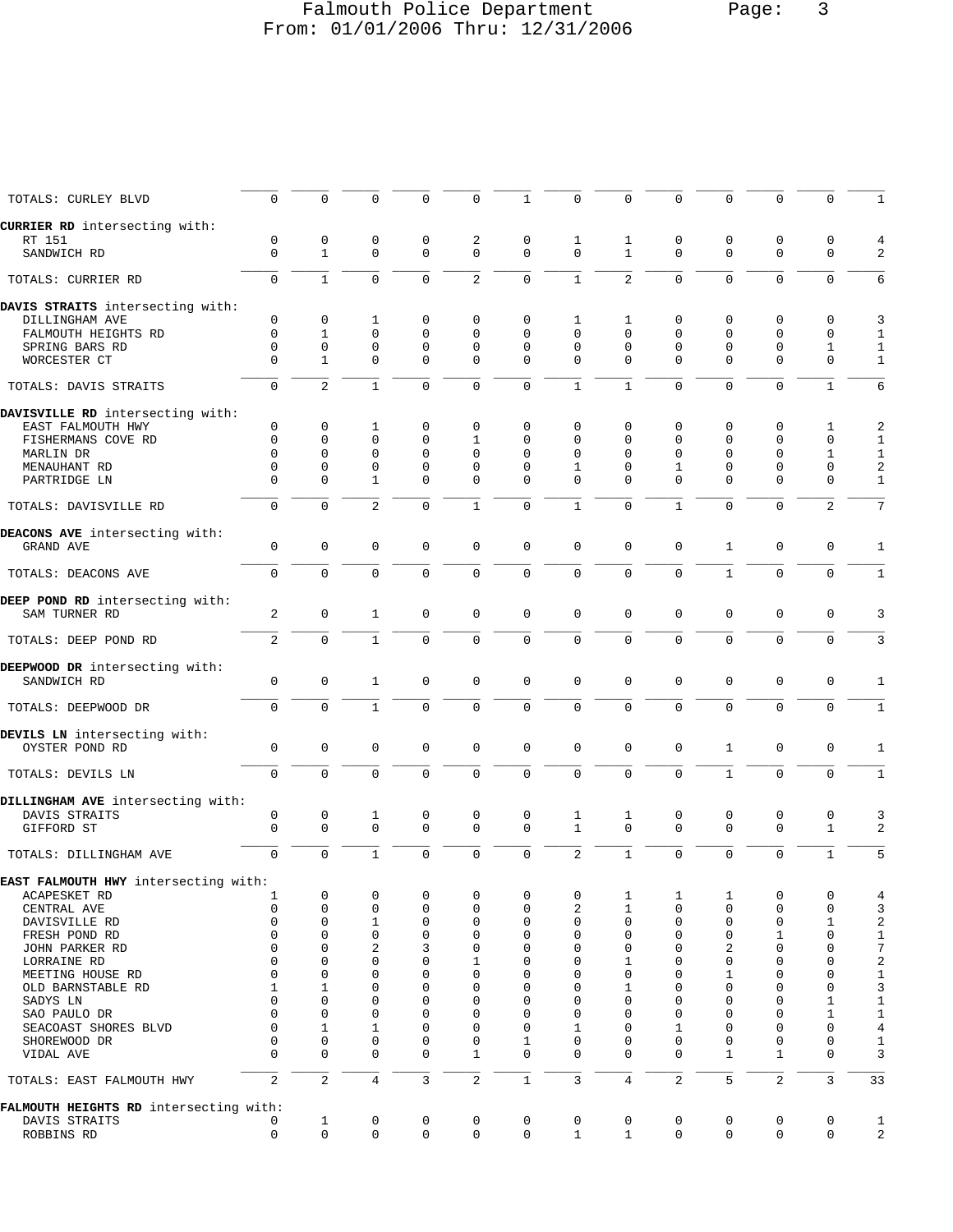# Falmouth Police Department Page: 4 From: 01/01/2006 Thru: 12/31/2006

| TOTALS: FALMOUTH HEIGHTS RD                                                   | $\Omega$                                                | $\mathbf 1$                                                       | $\Omega$                                                   | $\Omega$                                                | $\Omega$                                      | 0                                   | 1                                                    | 1                                  | $\mathbf 0$                  | $\Omega$                                                        |                                                   | $\mathbf 0$                                          |                                               |
|-------------------------------------------------------------------------------|---------------------------------------------------------|-------------------------------------------------------------------|------------------------------------------------------------|---------------------------------------------------------|-----------------------------------------------|-------------------------------------|------------------------------------------------------|------------------------------------|------------------------------|-----------------------------------------------------------------|---------------------------------------------------|------------------------------------------------------|-----------------------------------------------|
| FALMOUTH WOODS RD intersecting with:<br>RT 151                                | 1                                                       | 0                                                                 | $\mathbf 0$                                                | 0                                                       | $\mathbf 0$                                   | 0                                   | $\mathbf 0$                                          | 0                                  | 0                            | $\mathbf 0$                                                     | 0                                                 | 0                                                    | $\mathbf{1}$                                  |
| TOTALS: FALMOUTH WOODS RD                                                     | $\mathbf{1}$                                            | $\mathbf 0$                                                       | $\mathbf 0$                                                | $\mathbf 0$                                             | $\mathbf 0$                                   | $\mathbf 0$                         | $\Omega$                                             | 0                                  | $\mathbf 0$                  | $\mathbf 0$                                                     | $\mathbf 0$                                       | $\mathbf 0$                                          | 1                                             |
| FISHERMANS COVE RD intersecting with:<br>DAVISVILLE RD                        | $\Omega$                                                | $\mathbf 0$                                                       | $\mathbf 0$                                                | $\mathbf 0$                                             | $\mathbf{1}$                                  | $\mathbf 0$                         | $\mathbf 0$                                          | 0                                  | $\mathbf 0$                  | $\mathbf{0}$                                                    | $\mathbf 0$                                       | $\mathbf 0$                                          | $\mathbf{1}$                                  |
| TOTALS: FISHERMANS COVE RD                                                    | $\mathbf 0$                                             | $\mathbf 0$                                                       | $\mathbf 0$                                                | $\mathbf 0$                                             | $\mathbf{1}$                                  | $\mathsf 0$                         | $\mathbf 0$                                          | $\overline{0}$                     | $\mathbf 0$                  | $\mathbf 0$                                                     | $\mathbf 0$                                       | $\mathsf 0$                                          | 1                                             |
| FORDHAM RD intersecting with:<br>RT 151                                       | 2                                                       | $\mathbf 0$                                                       | 0                                                          | 0                                                       | $\mathbf{1}$                                  | $\mathbf{1}$                        | $\mathbf 0$                                          | 1                                  | 0                            | $\mathbf 0$                                                     | $\mathbf 0$                                       | $\mathbf 0$                                          | 5                                             |
| TOTALS: FORDHAM RD                                                            | 2                                                       | $\Omega$                                                          | $\Omega$                                                   | $\Omega$                                                | $\mathbf{1}$                                  | $\mathbf{1}$                        | $\Omega$                                             | $\mathbf{1}$                       | $\Omega$                     | $\Omega$                                                        | $\Omega$                                          | $\mathbf 0$                                          | 5                                             |
| FRESH POND RD intersecting with:<br>CARRIAGE SHOP RD<br>EAST FALMOUTH HWY     | 0<br>$\Omega$                                           | $\mathbf{1}$<br>$\mathbf 0$                                       | 0<br>$\Omega$                                              | 0<br>$\Omega$                                           | 0<br>$\Omega$                                 | 0<br>$\Omega$                       | 0<br>$\Omega$                                        | 0<br>$\Omega$                      | 0<br>$\Omega$                | $\mathbf 0$<br>$\Omega$                                         | 0<br>$\mathbf{1}$                                 | 0<br>$\Omega$                                        | 1<br>-1                                       |
| TOTALS: FRESH POND RD                                                         | $\mathbf 0$                                             | $\mathbf{1}$                                                      | $\mathbf 0$                                                | $\Omega$                                                | $\mathbf 0$                                   | $\mathbf 0$                         | 0                                                    | $\mathbf 0$                        | $\mathbf 0$                  | $\mathbf{0}$                                                    | $\mathbf{1}$                                      | $\mathbf 0$                                          | 2                                             |
| GIFFORD ST intersecting with:                                                 |                                                         |                                                                   |                                                            |                                                         |                                               |                                     |                                                      |                                    |                              |                                                                 |                                                   |                                                      |                                               |
| BRICK KILN RD<br>DILLINGHAM AVE<br>JONES RD<br>KATHARINE LEE BATES<br>MAIN ST | $\mathbf 0$<br>$\mathbf 0$<br>1<br>$\Omega$<br>$\Omega$ | $\mathbf 0$<br>$\mathbf 0$<br>$\mathbf 1$<br>$\Omega$<br>$\Omega$ | 0<br>$\mathbf 0$<br>$\mathbf 0$<br>$\mathbf 0$<br>$\Omega$ | 1<br>$\mathbf 0$<br>$\Omega$<br>$\mathbf 0$<br>$\Omega$ | 1<br>$\Omega$<br>1<br>$\mathbf 0$<br>$\Omega$ | 1<br>0<br>0<br>$\Omega$<br>$\Omega$ | $\mathbf 0$<br>1<br>$\Omega$<br>$\Omega$<br>$\Omega$ | 1<br>0<br>1<br>0<br>$\overline{2}$ | 1<br>0<br>$\Omega$<br>0<br>0 | $\mathbf 0$<br>$\Omega$<br>$\Omega$<br>$\mathbf{0}$<br>$\Omega$ | 0<br>$\mathbf 0$<br>1<br>$\mathbf{1}$<br>$\Omega$ | $\mathbf 0$<br>1<br>1<br>$\mathbf 0$<br>$\mathbf{1}$ | 5<br>$\overline{a}$<br>6<br>$\mathbf{1}$<br>3 |
| TOTALS: GIFFORD ST                                                            | $\mathbf{1}$                                            | $\mathbf{1}$                                                      | $\Omega$                                                   | $\mathbf{1}$                                            | 2                                             | $\mathbf{1}$                        | $\mathbf{1}$                                         | $\overline{4}$                     | $\mathbf{1}$                 | $\mathbf{0}$                                                    | 2                                                 | 3                                                    | 17                                            |
| GINGER ST intersecting with:<br>OLD MEETINGHOUSE ST                           | 0                                                       | $\mathbf 0$                                                       | 0                                                          | $\mathbf 0$                                             | $\mathbf 0$                                   | 0                                   | 1                                                    | 0                                  | 0                            | $\mathbf 0$                                                     |                                                   |                                                      |                                               |
| TOTALS: GINGER ST                                                             | $\mathbf 0$                                             | $\mathbf 0$                                                       | $\mathbf 0$                                                | $\mathbf 0$                                             | $\mathbf 0$                                   | $\mathbf 0$                         | $\mathbf{1}$                                         | 0                                  | $\mathbf 0$                  | $\mathbf 0$                                                     | 0<br>$\mathbf 0$                                  | 0<br>$\mathbf 0$                                     | 1<br>1                                        |
| GLENWOOD AVE intersecting with:                                               |                                                         |                                                                   |                                                            |                                                         |                                               |                                     |                                                      |                                    |                              |                                                                 |                                                   |                                                      |                                               |
| MAIN ST                                                                       | $\mathsf 0$                                             | $\mathbf 0$                                                       | $\mathbf{1}$                                               | $\mathbf 0$                                             | $\mathbf 0$                                   | $\mathbf 0$                         | $\mathbf 0$                                          | 0                                  | 0                            | $\mathbf{0}$                                                    | 0                                                 | $\mathbf 0$                                          | 1                                             |
| TOTALS: GLENWOOD AVE                                                          | $\Omega$                                                | $\Omega$                                                          | $\mathbf{1}$                                               | $\Omega$                                                | $\mathbf 0$                                   | $\mathbf 0$                         | $\Omega$                                             | $\Omega$                           | $\Omega$                     | $\Omega$                                                        | $\Omega$                                          | $\mathbf 0$                                          | 1                                             |
| GRAND AVE intersecting with:<br>CENTRAL PARK AVE<br>DEACONS AVE               | 1<br>$\Omega$                                           | 0<br>$\mathbf 0$                                                  | 0<br>$\mathbf 0$                                           | 0<br>$\Omega$                                           | 0<br>$\Omega$                                 | 0<br>$\Omega$                       | 0<br>$\Omega$                                        | 0<br>$\Omega$                      | 0<br>$\Omega$                | 0<br>$\mathbf{1}$                                               | 0<br>$\Omega$                                     | 0<br>$\mathbf 0$                                     | 1<br>1                                        |
| TOTALS: GRAND AVE                                                             | $\mathbf{1}$                                            | $\mathbf 0$                                                       | $\mathbf 0$                                                | $\mathbf 0$                                             | $\mathbf 0$                                   | $\mathbf 0$                         | $\mathbf 0$                                          | $\mathbf 0$                        | $\mathbf 0$                  | $\mathbf{1}$                                                    | $\mathbf 0$                                       | $\mathbf 0$                                          | 2                                             |
| HADDON AVE intersecting with:<br>MAIN ST                                      | $\mathbf{0}$                                            | $\mathbf 0$                                                       | $\mathbf 0$                                                | $\mathbf 0$                                             | $\mathbf 0$                                   | $\mathbf 0$                         | $\mathbf 0$                                          | 0                                  | $\mathbf 0$                  | $\mathbf{0}$                                                    | 1                                                 | 0                                                    | 1                                             |
| TOTALS: HADDON AVE                                                            | U                                                       |                                                                   |                                                            | $\mathbf 0$                                             | U                                             |                                     |                                                      | U                                  |                              |                                                                 |                                                   | U                                                    | ⊥                                             |
| HARRINGTON ST intersecting with:<br>MARAVISTA AVE                             | $\mathsf 0$                                             | $\mathbf 0$                                                       | $\mathbf 0$                                                | 0                                                       | $\mathbf 0$                                   | $\mathbf 0$                         | $\mathbf 0$                                          | $\mathbf{1}$                       | 0                            | 0                                                               | 0                                                 | 0                                                    | $\mathbf{1}$                                  |
| TOTALS: HARRINGTON ST                                                         | 0                                                       | $\mathbf 0$                                                       | $\mathbf 0$                                                | $\mathbf 0$                                             | $\mathbf 0$                                   | $\mathbf 0$                         | 0                                                    | $\mathbf{1}$                       | $\mathbf 0$                  | $\mathbf 0$                                                     | $\mathsf{O}\xspace$                               | $\mathsf{O}\xspace$                                  | 1                                             |
| HARRIS HILL RD intersecting with:<br>JOHN PARKER RD                           | $\mathsf 0$                                             | 0                                                                 | $\mathbf 0$                                                | 0                                                       | $\mathbf 0$                                   | $\mathbf 0$                         | $\mathbf 0$                                          | $\mathbf{1}$                       | 0                            | 0                                                               | $\mathbf 0$                                       | 0                                                    | $\mathbf{1}$                                  |
| TOTALS: HARRIS HILL RD                                                        | 0                                                       | $\mathsf{O}\xspace$                                               | $\mathsf 0$                                                | $\mathbf 0$                                             | $\mathsf{O}\xspace$                           | $\mathsf 0$                         | $\mathbf{0}$                                         | $\mathbf{1}$                       | 0                            | $\mathsf{O}\xspace$                                             | $\mathbf 0$                                       | $\mathsf{O}\xspace$                                  | $\mathbf{1}$                                  |
| HATCHVILLE RD intersecting with:<br>SAM TURNER RD                             | 2                                                       | 0                                                                 | 0                                                          | 0                                                       | $\mathbf 0$                                   | $\mathbf 0$                         | 0                                                    | 0                                  | 0                            | 0                                                               | 0                                                 | 0                                                    | $\overline{a}$                                |
| TOTALS: HATCHVILLE RD                                                         | 2                                                       | 0                                                                 | $\mathbf 0$                                                | 0                                                       | $\mathbf 0$                                   | 0                                   | 0                                                    | 0                                  | 0                            | 0                                                               | 0                                                 | $\mathbf 0$                                          | $\overline{a}$                                |
| HAYWAY RD intersecting with:<br>SANDWICH RD                                   | 0                                                       | 0                                                                 | 0                                                          | $\mathbf{1}$                                            | $\mathbf 0$                                   | $\mathsf 0$                         | $\mathsf{O}$                                         | $\mathbf{1}$                       | 0                            | 0                                                               | 0                                                 | $\mathbf 0$                                          | $\overline{a}$                                |
|                                                                               |                                                         |                                                                   |                                                            |                                                         |                                               |                                     |                                                      |                                    |                              |                                                                 |                                                   |                                                      |                                               |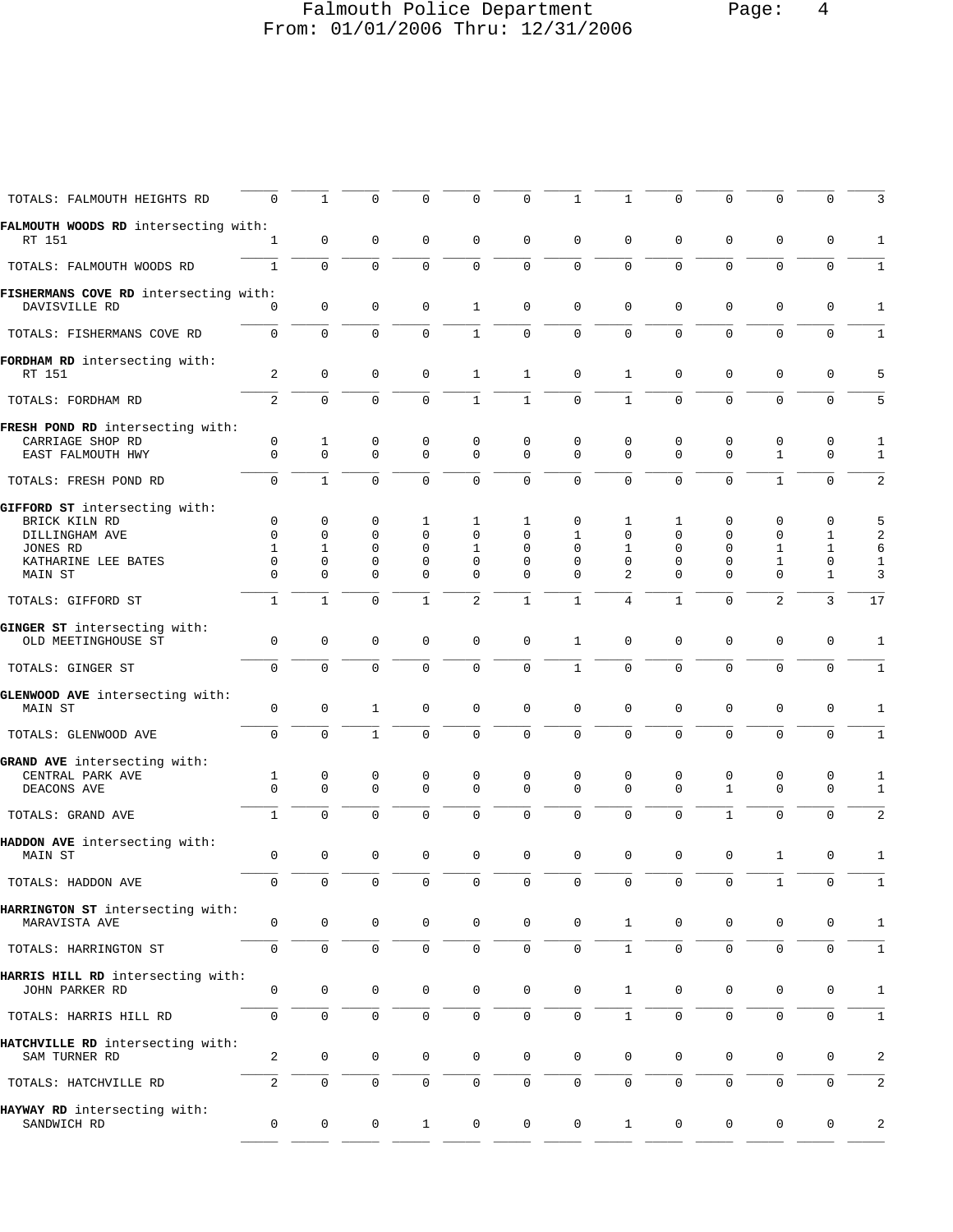## Falmouth Police Department Page: 5 From: 01/01/2006 Thru: 12/31/2006

| TOTALS: HAYWAY RD                                     | $\mathbf 0$      | 0                          | 0                | 1                | 0                   | 0                          | $\mathbf 0$                 | 1                 | 0                 | 0                | $\mathbf 0$         | $\mathbf{0}$        | 2                 |
|-------------------------------------------------------|------------------|----------------------------|------------------|------------------|---------------------|----------------------------|-----------------------------|-------------------|-------------------|------------------|---------------------|---------------------|-------------------|
| HOMESTEAD LN intersecting with:                       |                  |                            |                  |                  |                     |                            |                             |                   |                   |                  |                     |                     |                   |
| BRICK KILN RD<br>TEATICKET HWY                        | 0<br>$\mathbf 0$ | $\mathsf 0$<br>$\mathbf 0$ | 1<br>$\mathbf 0$ | 0<br>$\mathbf 0$ | 0<br>0              | $\mathbf 0$<br>$\mathbf 0$ | $\mathbf 0$<br>$\mathbf{1}$ | 0<br>$\Omega$     | 0<br>$\Omega$     | 0<br>$\Omega$    | 0<br>$\mathbf 0$    | 0<br>$\mathbf 0$    | $\mathbf{1}$<br>1 |
| TOTALS: HOMESTEAD LN                                  | $\Omega$         | $\Omega$                   | $\mathbf{1}$     | $\Omega$         | $\Omega$            | $\mathbf 0$                | $\mathbf{1}$                | $\Omega$          | $\Omega$          | $\Omega$         | $\Omega$            | $\mathbf 0$         | 2                 |
| JOHN PARKER RD intersecting with:                     |                  |                            |                  |                  |                     |                            |                             |                   |                   |                  |                     |                     |                   |
| EAST FALMOUTH HWY<br>HARRIS HILL RD                   | 0<br>$\mathbf 0$ | 0<br>$\mathbf 0$           | 2<br>0           | 3<br>$\mathbf 0$ | 0<br>0              | 0<br>$\mathbf 0$           | 0<br>$\mathbf 0$            | 0<br>$\mathbf{1}$ | 0<br>0            | 2<br>$\mathbf 0$ | 0<br>$\mathbf 0$    | 0<br>$\mathbf 0$    | 7<br>$\mathbf{1}$ |
| TOTALS: JOHN PARKER RD                                | 0                | 0                          | $\overline{c}$   | 3                | 0                   | 0                          | 0                           | $\mathbf{1}$      | 0                 | $\overline{2}$   | $\mathbf 0$         | $\mathbf 0$         | 8                 |
| JONES RD intersecting with:                           |                  |                            |                  |                  |                     |                            |                             |                   |                   |                  |                     |                     |                   |
| GIFFORD ST<br>NURSERY RD                              | 1<br>$\mathbf 0$ | $\mathbf{1}$<br>0          | 0<br>$\mathsf 0$ | 0<br>$\mathbf 0$ | 1<br>0              | 0<br>0                     | $\mathbf{0}$<br>$\mathbf 0$ | 1<br>$\mathbf 0$  | 0<br>$\mathbf{1}$ | 0<br>$\mathbf 0$ | 1<br>$\mathbf 0$    | 1<br>$\mathbf 0$    | 6<br>$\mathbf{1}$ |
| PALMER AVE                                            | 1                | 0                          | 1                | 2                | 0                   | 0                          | 0                           | 1                 | 0                 | 0                | $\mathbf 0$         | $\mathbf 0$         | 5                 |
| TEATICKET HWY                                         | $\Omega$         | $\Omega$                   | $\Omega$         | $\mathbf{1}$     | $\Omega$            | $\Omega$                   | $\Omega$                    | $\Omega$          | $\Omega$          | $\mathbf{1}$     | $\Omega$            | $\Omega$            | 2                 |
| TOTALS: JONES RD                                      | $\overline{a}$   | $\mathbf{1}$               | $\mathbf{1}$     | 3                | $\mathbf{1}$        | $\Omega$                   | $\Omega$                    | $\overline{2}$    | $\mathbf{1}$      | $\mathbf{1}$     | $\mathbf{1}$        | $\mathbf{1}$        | 14                |
| JUDY ANN DR intersecting with:                        |                  |                            |                  |                  |                     |                            |                             |                   |                   |                  |                     |                     |                   |
| TEATICKET HWY                                         | $\mathbf 0$      | 0                          | 0                | $\mathbf 0$      | 0                   | 0                          | $\mathbf{1}$                | 0                 | 0                 | $\mathbf 0$      | $\mathbf 0$         | $\mathbf 0$         | 1                 |
| TOTALS: JUDY ANN DR                                   | $\Omega$         | $\Omega$                   | $\Omega$         | $\Omega$         | 0                   | $\mathbf 0$                | $\mathbf{1}$                | $\Omega$          | $\Omega$          | $\Omega$         | $\Omega$            | $\mathbf 0$         | $\mathbf{1}$      |
| KATHARINE LEE BATES intersecting with:                |                  |                            |                  |                  |                     |                            |                             |                   |                   |                  |                     |                     |                   |
| GIFFORD ST                                            | 0                | 0                          | 0                | 0                | 0                   | 0                          | 0                           | 0                 | 0                 | 0                | 1                   | 0                   | 1                 |
| PALMER AVE                                            | $\mathbf 0$      | $\mathbf 0$                | 0                | $\mathbf 0$      | $\Omega$            | $\mathbf 0$                | $\Omega$                    | $\Omega$          | $\mathbf{1}$      | $\mathbf{1}$     | $\Omega$            | $\Omega$            | 2                 |
| TOTALS: KATHARINE LEE BATES                           | $\overline{0}$   | $\mathbf 0$                | 0                | $\Omega$         | 0                   | $\mathbf 0$                | $\mathbf 0$                 | 0                 | $\mathbf{1}$      | $\mathbf{1}$     | $\mathbf{1}$        | $\Omega$            | $\mathbf{3}$      |
| KERRYWOOD DR intersecting with:                       |                  |                            |                  |                  |                     |                            |                             |                   |                   |                  |                     |                     |                   |
| BRICK KILN RD                                         | $\mathsf 0$      | $\mathbf{0}$               | $\mathsf 0$      | $\mathbf 0$      | $\mathbf 0$         | 1                          | $\mathbf 0$                 | $\mathbf 0$       | $\mathbf 0$       | $\mathbf 0$      | $\mathbf 0$         | $\mathbf 0$         | 1                 |
| TOTALS: KERRYWOOD DR                                  | $\mathbf 0$      | 0                          | 0                | 0                | 0                   | $\mathbf{1}$               | $\mathbf 0$                 | $\mathbf 0$       | 0                 | $\mathbf 0$      | $\mathbf 0$         | $\mathbf 0$         | $\mathbf{1}$      |
| LANTERN LN intersecting with:<br>MAIN ST              | 0                | $\mathbf{1}$               | 0                | 0                | 0                   | 0                          | $\mathbf 0$                 | $\Omega$          | 0                 | $\mathbf 0$      | $\mathbf 0$         | $\mathbf 0$         | 1                 |
| TOTALS: LANTERN LN                                    | 0                | $\mathbf{1}$               | $\mathbf 0$      | 0                | 0                   | $\mathbf 0$                | $\mathbf 0$                 | $\mathbf 0$       | 0                 | $\mathbf 0$      | $\mathbf 0$         | $\mathbf 0$         | $\mathbf{1}$      |
|                                                       |                  |                            |                  |                  |                     |                            |                             |                   |                   |                  |                     |                     |                   |
| LEONARD DR intersecting with:<br>CROSS RD             | 0                | 0                          | 0                | $\mathbf 0$      | 0                   | $\mathbf 0$                | $\mathbf{0}$                | $\mathbf{0}$      | 0                 | 1                | $\mathbf 0$         | $\mathbf 0$         | 1                 |
| TOTALS: LEONARD DR                                    | $\mathbf 0$      | $\mathbf 0$                | 0                | 0                | 0                   | $\mathbf 0$                | $\mathbf 0$                 | $\Omega$          | 0                 | $\mathbf{1}$     | $\mathbf 0$         | $\mathbf 0$         | $\mathbf{1}$      |
| LIBRARY LN intersecting with:<br><b>MAIN ST</b>       | 0                | $\mathbf 0$                | 0                | $\mathbf 0$      | 0                   | 0                          | $\mathbf 0$                 | $\mathbf{1}$      | $\mathbf 0$       | $\mathbf 0$      | $\mathbf 0$         | $\mathbf 0$         | $\mathbf{1}$      |
|                                                       |                  |                            |                  |                  |                     |                            |                             |                   |                   |                  |                     |                     |                   |
| TOTALS: LIBRARY LN                                    | 0                | 0                          | 0                | 0                | 0                   | 0                          | 0                           | $\mathbf{1}$      | $\mathbf 0$       | $\mathbf 0$      | 0                   | $\mathbf 0$         | $\mathbf{1}$      |
| LINDSLEY RD intersecting with:<br>BLACKSMITH SHOP RD  | 0                | 0                          | 0                | $\mathbf{1}$     | 0                   | $\mathbf 0$                | $\mathbf 0$                 | 0                 | 0                 | 0                | 0                   | 0                   | 1                 |
| TOTALS: LINDSLEY RD                                   | 0                | $\mathbf 0$                | $\mathsf 0$      | $\mathbf{1}$     | $\mathsf{O}\xspace$ | $\mathsf{O}\xspace$        | $\mathsf{O}\xspace$         | $\mathsf{O}$      | $\mathsf{O}$      | $\mathbf 0$      | $\mathsf{O}\xspace$ | $\mathsf{O}\xspace$ | $\mathbf{1}$      |
| LOCHSTEAD DR intersecting with:<br>BOXBERRY HILL RD   | $\mathsf 0$      | 0                          | 0                | 0                | 0                   | $\mathbf 0$                | $\mathbf 0$                 | $\mathbf{1}$      | $\mathbf 0$       | $\mathbf 0$      | $\mathbf 0$         | 0                   | 1                 |
| TOTALS: LOCHSTEAD DR                                  | 0                | $\mathbf 0$                | 0                | 0                | 0                   | $\mathbf 0$                | $\mathbf 0$                 | $\mathbf{1}$      | $\mathsf 0$       | $\mathbf 0$      | $\mathbf 0$         | $\mathbf 0$         | $\mathbf{1}$      |
| LODENGREEN DR intersecting with:<br>OLD BARNSTABLE RD | $\mathsf 0$      | $\mathbf 0$                | $\mathsf 0$      | $\mathbf 0$      | 0                   | $\mathbf 0$                | $\mathbf 0$                 | 0                 | $\mathbf{1}$      | 0                | 0                   | $\mathbf 0$         | 1                 |
| TOTALS: LODENGREEN DR                                 | 0                | $\mathbf{0}$               | 0                | 0                | 0                   | $\mathbf 0$                | $\mathsf{O}\xspace$         | $\mathbf 0$       | $\mathbf{1}$      | $\Omega$         | $\mathbf 0$         | 0                   | $\mathbf{1}$      |
| LORRAINE RD intersecting with:                        |                  |                            |                  |                  |                     |                            |                             |                   |                   |                  |                     |                     |                   |
| EAST FALMOUTH HWY                                     | $\mathsf 0$      | 0                          | 0                | 0                | $\mathbf{1}$        | 0                          | $\mathbf 0$                 | $\mathbf{1}$      | 0                 | $\mathbf 0$      | 0                   | $\mathbf 0$         | 2                 |
| TOTALS: LORRAINE RD                                   | 0                | 0                          | $\mathsf 0$      | 0                | $\mathbf{1}$        | $\mathsf{O}\xspace$        | $\mathsf{O}$                | $\mathbf{1}$      | $\mathbf 0$       | $\mathbf 0$      | $\mathsf 0$         | $\mathbf 0$         | $\overline{2}$    |
|                                                       |                  |                            |                  |                  |                     |                            |                             |                   |                   |                  |                     |                     |                   |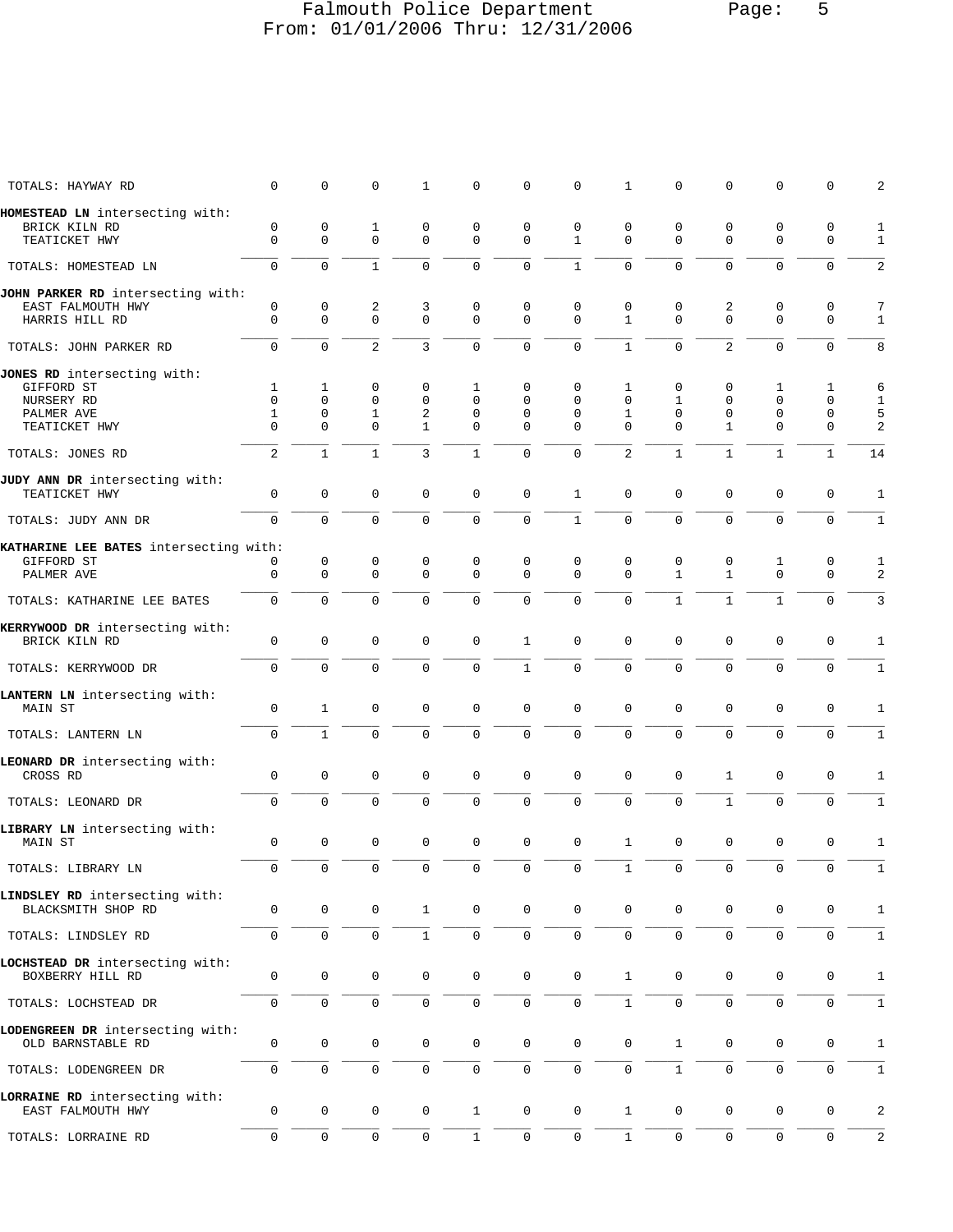#### Falmouth Police Department Page: 6 From: 01/01/2006 Thru: 12/31/2006

| MAIN ST intersecting with:                               |              |                     |              |                     |              |              |              |                |              |              |                     |              |                |
|----------------------------------------------------------|--------------|---------------------|--------------|---------------------|--------------|--------------|--------------|----------------|--------------|--------------|---------------------|--------------|----------------|
| GIFFORD ST                                               | 0            | 0                   | 0            | 0                   | 0            | 0            | 0            | 2              | 0            | 0            | 0                   | 1            | 3              |
| GLENWOOD AVE                                             | $\mathbf 0$  | $\mathbf 0$         | 1            | $\mathbf 0$         | 0            | 0            | $\mathbf 0$  | 0              | $\mathbf 0$  | 0            | $\mathbf 0$         | 0            | $1\,$          |
| HADDON AVE                                               | 0            | $\mathbf 0$         | 0            | $\mathbf 0$         | 0            | 0            | 0            | 0              | 0            | 0            | 1                   | $\mathbf 0$  | $1\,$          |
| LANTERN LN                                               | 0            | 1                   | 0            | $\mathbf 0$         | 0            | 0            | 0            | $\Omega$       | $\Omega$     | 0            | $\mathbf 0$         | 0            | $\mathbf{1}$   |
| LIBRARY LN                                               | $\Omega$     | $\Omega$            | 0            | $\Omega$            | 0            | $\Omega$     | $\mathbf 0$  | 1              | $\mathbf 0$  | 0            | $\Omega$            | $\mathbf 0$  | $\mathbf{1}$   |
| PALMER AVE                                               | 0            | $\mathbf 0$         | 0            | $\Omega$            | 0            | 0            | 1            | 0              | $\mathbf 0$  | 0            | $\mathbf 0$         | $\mathbf 0$  | $\mathbf 1$    |
| <b>SCRANTON AVE</b>                                      | $\Omega$     | $\mathbf 0$         | 0            | $\mathbf 0$         | 1            | 0            | 0            | $\Omega$       | 1            | 0            | 0                   | $\Omega$     | $\sqrt{2}$     |
| TOWN HALL SQ                                             | $\mathbf 0$  | $\mathbf 0$         | 0            | $\mathbf{0}$        | 0            | $\mathbf{1}$ | $\mathbf 0$  | 0              | $\mathbf 0$  | 0            | $\mathbf 0$         | $\mathbf 0$  | $\mathbf{1}$   |
| TOTALS: MAIN ST                                          | $\mathbf 0$  | $\mathbf{1}$        | $\mathbf{1}$ | $\mathbf{0}$        | $\mathbf{1}$ | $\mathbf{1}$ | $1\,$        | 3              | $\mathbf 1$  | $\mathbf 0$  | $1\,$               | $\mathbf{1}$ | 11             |
| MARAVISTA AVE intersecting with:                         |              |                     |              |                     |              |              |              |                |              |              |                     |              |                |
| BROCKTON ST                                              | 0            | $\mathbf 0$         | 0            | 0                   | 0            | 0            | 0            | 0              | 0            | 1            | 0                   | 0            | 1              |
| HARRINGTON ST                                            | 0            | $\mathbf 0$         | 0            | $\Omega$            | 0            | $\Omega$     | 0            | 1              | $\Omega$     | 0            | 0                   | 0            | 1              |
| NICKERSON ST                                             | $\mathbf 0$  | $\mathbf{1}$        | 0            | $\mathbf{0}$        | 0            | 0            | $\mathbf 0$  | 0              | $\mathbf 0$  | 1            | $\mathbf 0$         | $\mathbf 0$  | $\sqrt{2}$     |
| PRISCILLA ST                                             | 0            | $\mathbf 0$         | 0            | $\Omega$            | 0            | 1            | 0            | 0              | 0            | 0            | 0                   | 0            | $\mathbf{1}$   |
| PROVIDENCE ST                                            | 0            | $\mathbf 0$         | 0            | $\Omega$            | 0            | 0            | 1            | $\Omega$       | $\Omega$     | $\Omega$     | $\Omega$            | $\mathbf 0$  | $\mathbf{1}$   |
| RANDOLPH ST                                              | $\Omega$     | $\Omega$            | 0            | $\Omega$            | 0            | $\Omega$     | $\mathbf 0$  | $\Omega$       | $\Omega$     | 0            | $\mathbf{1}$        | 1            | 2              |
| TEATICKET HWY                                            | 1            | $\mathbf 0$         | 0            | $\mathbf 0$         | 0            | 0            | 1            | 0              | 0            | 0            | $\mathbf 0$         | 0            | 2              |
| TOLEDO ST                                                | $\Omega$     | $\Omega$            | $\Omega$     | $\Omega$            | 0            | 0            | $\Omega$     | 1              | $\Omega$     | $\Omega$     | $\Omega$            | $\Omega$     | 1              |
| TOTALS: MARAVISTA AVE                                    | $\mathbf{1}$ | $\mathbf{1}$        | $\mathbf 0$  | $\mathbf 0$         | 0            | $\mathbf{1}$ | 2            | $\overline{c}$ | $\mathbf 0$  | 2            | $\mathbf{1}$        | $\mathbf{1}$ | 11             |
| MARAVISTA AVE EXT intersecting with:                     |              |                     |              |                     |              |              |              |                |              |              |                     |              |                |
| TEATICKET HWY                                            | 1            | $\mathbf 0$         | $\mathbf 0$  | $\mathbf{1}$        | $\mathbf{1}$ | $\mathsf 0$  | $\mathbf 0$  | $\mathsf 0$    | $\mathbf 0$  | $\mathbf 0$  | $\mathbf{0}$        | 1            | 4              |
| TOTALS: MARAVISTA AVE EXT                                | $\mathbf{1}$ | $\mathbf 0$         | $\mathbf 0$  | $\mathbf{1}$        | $\mathbf{1}$ | $\mathbf 0$  | $\mathbf 0$  | $\mathbf 0$    | $\mathbf 0$  | 0            | $\mathbf 0$         | $\mathbf{1}$ | $\overline{4}$ |
| MARLIN DR intersecting with:                             |              |                     |              |                     |              |              |              |                |              |              |                     |              |                |
| DAVISVILLE RD                                            | 0            | $\mathsf 0$         | $\mathsf 0$  | $\mathbf 0$         | $\mathbf 0$  | 0            | $\mathsf 0$  | $\mathbf 0$    | 0            | 0            | 0                   | 1            | 1              |
| TOTALS: MARLIN DR                                        | $\mathbf 0$  | $\mathbf 0$         | $\mathbf 0$  | $\mathbf 0$         | $\mathbf 0$  | 0            | $\mathsf 0$  | $\mathbf 0$    | $\mathbf 0$  | 0            | $\mathbf 0$         | $\mathbf{1}$ | $\mathbf{1}$   |
| MARTIN RD intersecting with:                             |              |                     |              |                     |              |              |              |                |              |              |                     |              |                |
| WAQUOIT HWY                                              | 0            | $\mathsf 0$         | 0            | $\mathbf 0$         | 0            | $\mathbf{1}$ | $\mathsf 0$  | $\mathbf{0}$   | 0            | 0            | $\mathbf{0}$        | 0            | 1              |
| TOTALS: MARTIN RD                                        | $\mathbf 0$  | $\mathbf 0$         | $\mathbf 0$  | $\mathbf 0$         | 0            | $\mathbf{1}$ | $\mathbf 0$  | $\mathbf 0$    | $\mathbf 0$  | $\mathbf 0$  | $\mathbf 0$         | $\mathbf 0$  | $1\,$          |
|                                                          |              |                     |              |                     |              |              |              |                |              |              |                     |              |                |
| MCCALLUM DR intersecting with:                           |              |                     |              | $\mathbf{0}$        |              | $\mathsf 0$  | $\mathsf 0$  |                |              |              |                     |              |                |
| WOODS HOLE RD                                            | $\mathsf 0$  | $\mathsf 0$         | $\mathbf 0$  |                     | $\mathsf 0$  |              |              | $\mathsf 0$    | 0            | $\mathbf{1}$ | $\mathsf 0$         | $\mathbf 0$  | 1              |
| TOTALS: MCCALLUM DR                                      | 0            | $\mathbf 0$         | 0            | $\mathbf 0$         | 0            | 0            | $\mathsf 0$  | 0              | 0            | $\mathbf 1$  | $\mathsf 0$         | $\mathbf 0$  | $\mathbf{1}$   |
|                                                          |              |                     |              |                     |              |              |              |                |              |              |                     |              |                |
| MEETING HOUSE RD intersecting with:<br>EAST FALMOUTH HWY | 0            | $\mathbf 0$         | 0            | $\mathbf 0$         | $\mathsf 0$  | 0            | $\mathsf 0$  | $\mathsf 0$    | 0            | $\mathbf 1$  | $\mathbf 0$         | $\mathbf 0$  | 1              |
|                                                          |              |                     |              |                     |              |              |              |                |              |              |                     |              |                |
| TOTALS: MEETING HOUSE RD                                 | $\mathbf 0$  | $\mathsf 0$         | $\mathsf 0$  | 0                   | 0            | 0            | $\mathsf 0$  | $\mathsf 0$    | $\mathsf 0$  | $\mathbf 1$  | $\mathbf 0$         | $\mathbf 0$  | $\mathbf 1$    |
| MENAUHANT RD intersecting with:                          |              |                     |              |                     |              |              |              |                |              |              |                     |              |                |
| ACAPESKET RD                                             | 0            | 0                   | 0            | 0                   | 1            | 0            | 0            | 1              | 0            | 0            | 0                   | 0            | 2              |
| CENTRAL AVE                                              | $\mathbf 0$  | $\mathbf 0$         | 0            | $\mathbf 0$         | $\mathsf 0$  | 0            | 0            | $\mathbf{1}$   | $\mathbf 0$  | 0            | $\mathbf{0}$        | 0            | 1              |
| DAVISVILLE RD                                            | 0            | $\mathbf 0$         | 0            | $\mathbf 0$         | $\mathbf 0$  | $\cap$       | 1            | $\Omega$       | $\mathbf{1}$ | $\Omega$     | 0                   | $\Omega$     | 2              |
| OCEAN AVE                                                | 0            | 0                   | 0            | $\mathbf 0$         | 0            | 0            | 1            | 0              | 0            | 0            | 0                   | 0            | 1              |
| TOTALS: MENAUHANT RD                                     | $\mathbf 0$  | $\mathbf 0$         | $\mathbf 0$  | $\mathsf{O}\xspace$ | $\mathbf{1}$ | $\mathbf 0$  | 2            | 2              | $\mathbf{1}$ | $\mathsf{O}$ | $\mathsf{O}\xspace$ | $\mathbf 0$  | 6              |
| MEREDITH DR intersecting with:                           |              |                     |              |                     |              |              |              |                |              |              |                     |              |                |
| TANGLEWOOD DR                                            | 0            | $\mathbf 0$         | 0            | 0                   | 0            | 0            | $\mathbf{1}$ | 0              | 0            | 0            | 0                   | 0            | 1              |
| TOTALS: MEREDITH DR                                      | 0            | $\mathbf 0$         | $\mathsf 0$  | $\mathbf 0$         | 0            | 0            | $\mathbf{1}$ | 0              | $\mathbf 0$  | 0            | $\mathsf 0$         | $\mathbf 0$  | $\mathbf{1}$   |
| MINOT ST intersecting with:                              |              |                     |              |                     |              |              |              |                |              |              |                     |              |                |
| NURSERY RD                                               | 0            | 0                   | 0            | 0                   | 0            | $\mathsf 0$  | 0            | 1              | 0            | 0            | 0                   | 0            | 1              |
| PALMER AVE                                               | $\mathbf 0$  | $\mathbf 0$         | $\mathbf 0$  | $\mathbf 0$         | $\mathbf 0$  | $\mathbf 0$  | $\mathbf 0$  | $\mathbf{1}$   | $\mathbf 0$  | 0            | $\mathbf{0}$        | $\mathbf 0$  | $\mathbf{1}$   |
|                                                          |              |                     |              |                     |              |              |              |                |              |              |                     |              |                |
| TOTALS: MINOT ST                                         | $\mathbf 0$  | $\mathsf{O}\xspace$ | 0            | $\mathsf{O}\xspace$ | 0            | 0            | $\mathsf 0$  | 2              | $\mathsf 0$  | 0            | $\mathsf 0$         | $\mathbf 0$  | $\sqrt{2}$     |
| NASHAWENA ST intersecting with:                          |              |                     |              |                     |              |              |              |                |              |              |                     |              |                |
| OLD DOCK RD                                              | 0            | 0                   | 0            | 0                   | 0            | 0            | $\mathsf 0$  | 0              | 0            | $\mathbf{1}$ | 0                   | 0            | $\mathbf{1}$   |

\_\_\_\_\_ \_\_\_\_\_ \_\_\_\_\_ \_\_\_\_\_ \_\_\_\_\_ \_\_\_\_\_ \_\_\_\_\_ \_\_\_\_\_ \_\_\_\_\_ \_\_\_\_\_ \_\_\_\_\_ \_\_\_\_\_ \_\_\_\_\_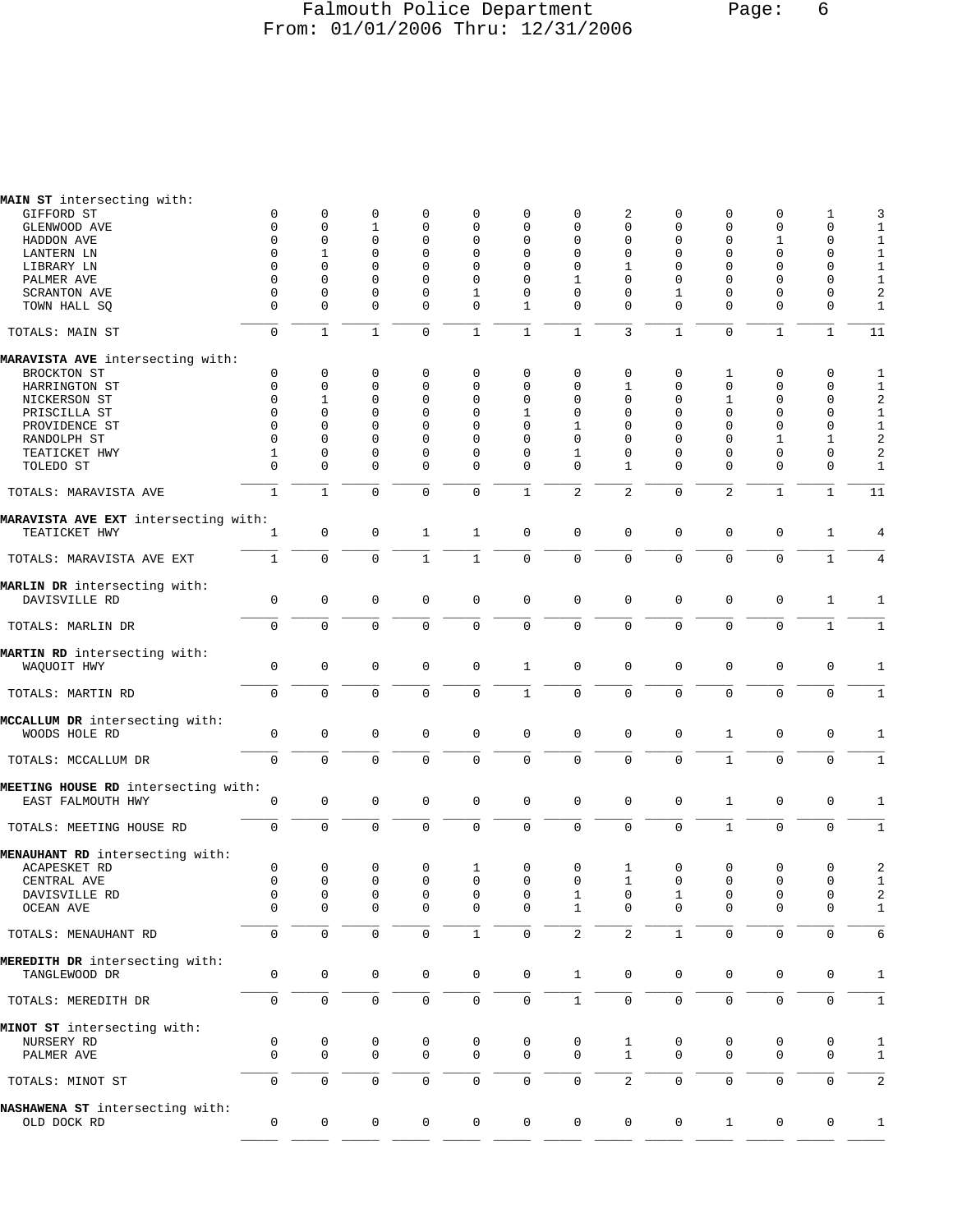## Falmouth Police Department Page: 7 From: 01/01/2006 Thru: 12/31/2006

| TOTALS: NASHAWENA ST                                        | $\mathbf 0$  | $\mathbf 0$      | $\mathbf 0$  | 0                       | 0                          | $\mathbf 0$      | $\mathbf 0$             | $\Omega$      | 0            | $\mathbf{1}$  | $\mathbf 0$             | 0                | 1                            |
|-------------------------------------------------------------|--------------|------------------|--------------|-------------------------|----------------------------|------------------|-------------------------|---------------|--------------|---------------|-------------------------|------------------|------------------------------|
| NICKERSON ST intersecting with:                             |              |                  |              |                         |                            |                  |                         |               |              |               |                         |                  |                              |
| MARAVISTA AVE                                               | 0            | $\mathbf{1}$     | 0            | $\mathbf 0$             | 0                          | $\mathbf 0$      | $\mathbf 0$             | $\Omega$      | 0            | $\mathbf{1}$  | $\mathbf 0$             | $\mathbf 0$      | $\overline{c}$               |
| TOTALS: NICKERSON ST                                        | $\mathbf 0$  | $\mathbf{1}$     | $\mathbf 0$  | $\mathbf 0$             | $\mathbf{0}$               | $\mathbf 0$      | $\mathsf 0$             | 0             | 0            | $\mathbf{1}$  | $\mathbf 0$             | 0                | 2                            |
| NORTH FALMOUTH HWY intersecting with:<br><b>CURLEY BLVD</b> |              | 0                | 0            | 0                       | 0                          | 1                | 0                       | 0             | 0            | $\mathbf 0$   | 0                       | 0                | 1                            |
| RT 151                                                      | 0            | $\mathbf{1}$     | 0            | $\mathbf 0$             | 0                          | 2                | 1                       | $\mathbf 0$   | $\mathbf 0$  | 0             | 0                       | 0                | $\overline{4}$               |
| WINSLOW RD                                                  | $\Omega$     | $\mathbf 0$      | $\Omega$     | $\Omega$                | $\Omega$                   | 1                | $\Omega$                | $\Omega$      | $\Omega$     | $\Omega$      | $\Omega$                | $\mathbf 0$      | $\mathbf{1}$                 |
| TOTALS: NORTH FALMOUTH HWY                                  | 0            | $\mathbf{1}$     | $\mathbf 0$  | $\mathbf 0$             | 0                          | 4                | $\mathbf{1}$            | <sup>0</sup>  | $\Omega$     | $\mathbf 0$   | $\mathbf 0$             | 0                | 6                            |
| NURSERY RD intersecting with:                               |              |                  |              |                         |                            |                  |                         |               |              |               |                         |                  |                              |
| JONES RD                                                    | 0            | 0                | 0            | 0                       | 0                          | 0                | 0                       | 0             | 1            | 0             | 0                       | 0                | 1                            |
| MINOT ST                                                    | $\mathbf 0$  | $\mathbf 0$      | $\mathbf 0$  | $\Omega$                | $\mathbf{0}$               | $\mathbf 0$      | $\Omega$                | $\mathbf{1}$  | $\Omega$     | $\Omega$      | $\Omega$                | $\Omega$         | $\mathbf{1}$                 |
| TOTALS: NURSERY RD                                          | 0            | $\mathbf 0$      | $\mathbf 0$  | $\Omega$                | 0                          | $\mathbf 0$      | $\mathbf 0$             | $\mathbf{1}$  | $\mathbf{1}$ | $\Omega$      | $\mathbf 0$             | $\Omega$         | 2                            |
| OCEAN AVE intersecting with:                                |              |                  |              |                         |                            |                  |                         |               |              |               |                         |                  |                              |
| MENAUHANT RD                                                | 0            | $\mathbf 0$      | 0            | 0                       | 0                          | 0                | 1                       | $\Omega$      | $\mathbf 0$  | 0             | $\mathbf 0$             | 0                | 1                            |
| TOTALS: OCEAN AVE                                           | $\mathbf 0$  | $\mathbf 0$      | $\mathbf 0$  | $\Omega$                | $\mathbf 0$                | $\mathbf 0$      | $\mathbf{1}$            | $\mathbf 0$   | $\mathbf 0$  | $\mathbf 0$   | $\mathbf 0$             | $\mathbf 0$      | $\mathbf{1}$                 |
| OLD BARNSTABLE RD intersecting with:                        |              |                  |              |                         |                            |                  |                         |               |              |               |                         |                  |                              |
| CARRIAGE SHOP RD                                            | 0            | 0                | 0            | 0                       | 0                          | 0                | 0                       | 1             | 1            | 0             | 0                       | 0                | 2                            |
| CLARK ST                                                    | $\mathbf 0$  | 0                | 0            | 0                       | $\Omega$                   | 1                | $\mathbf 0$             | $\mathbf 0$   | $\Omega$     | 0             | $\Omega$                | 0                | $\mathbf{1}$                 |
| EAST FALMOUTH HWY                                           | 1            | $\mathbf 1$      | 0            | 0                       | $\mathbf 0$                | 0                | $\mathbf 0$             | 1             | $\mathbf 0$  | 0             | $\Omega$                | 0                | 3                            |
| LODENGREEN DR<br>PUTTER DR                                  | 0<br>0       | $\Omega$<br>0    | 0<br>0       | $\Omega$<br>$\mathbf 0$ | $\mathbf 0$<br>$\mathbf 0$ | 0<br>0           | $\Omega$<br>$\mathbf 0$ | $\Omega$<br>0 | 1<br>1       | $\Omega$<br>0 | $\Omega$<br>$\mathbf 0$ | 0<br>0           | $\mathbf{1}$<br>$\mathbf{1}$ |
| SANTA MARIA LN                                              | $\Omega$     | $\Omega$         | 0            | $\Omega$                | 0                          | 0                | $\Omega$                | 1             | 0            | $\Omega$      | 0                       | 0                | 1                            |
| TOTALS: OLD BARNSTABLE RD                                   | $\mathbf{1}$ | $\mathbf{1}$     | $\mathbf 0$  | $\mathbf 0$             | $\mathbf{0}$               | $\mathbf 1$      | $\mathbf 0$             | 3             | 3            | $\mathbf 0$   | $\mathbf 0$             | 0                | 9                            |
|                                                             |              |                  |              |                         |                            |                  |                         |               |              |               |                         |                  |                              |
| OLD DOCK RD intersecting with:<br>NASHAWENA ST              | 0            | $\mathbf 0$      | 0            | $\mathbf 0$             | 0                          | $\mathbf 0$      | $\mathbf 0$             | $\mathbf 0$   | 0            | $\mathbf{1}$  | $\mathbf 0$             | 0                | 1                            |
| TOTALS: OLD DOCK RD                                         | 0            | $\mathbf 0$      | $\mathbf 0$  | $\Omega$                | $\mathbf{0}$               | $\mathbf 0$      | $\mathbf 0$             | 0             | 0            | $\mathbf{1}$  | 0                       | $\Omega$         | 1                            |
| OLD MAIN RD intersecting with:                              |              |                  |              |                         |                            |                  |                         |               |              |               |                         |                  |                              |
| COUNTY RD                                                   | $\mathsf 0$  | $\mathsf 0$      | 1            | 0                       | 0                          | $\mathbf 0$      | 2                       | 1             | 0            | $\mathbf 0$   | $\mathbf 0$             | $\mathbf 0$      |                              |
| TOTALS: OLD MAIN RD                                         | 0            | $\mathbf 0$      | $\mathbf{1}$ | $\Omega$                | $\mathbf{0}$               | $\mathbf 0$      | $\overline{c}$          | $\mathbf{1}$  | 0            | $\Omega$      | 0                       | $\mathbf 0$      | 4                            |
| OLD MEETING HOUSE RD intersecting with:                     |              |                  |              |                         |                            |                  |                         |               |              |               |                         |                  |                              |
| ANDREWS ST                                                  | $\Omega$     | $\mathbf 0$      | 0            | $\mathbf 0$             | $\mathbf 0$                | $\mathbf 0$      | $\mathbf 0$             | 1             | $\mathbf 0$  | $\mathbf 0$   | $\mathbf 0$             | 0                | 1                            |
|                                                             |              |                  |              |                         |                            |                  |                         |               |              |               |                         |                  |                              |
| TOTALS: OLD MEETING HOUSE RD                                | $\mathbf 0$  | $\mathbf 0$      | $\mathbf 0$  | 0                       | $\mathbf 0$                | $\mathbf 0$      | $\mathbf 0$             | $\mathbf{1}$  | $\mathbf 0$  | $\mathbf 0$   | $\mathbf 0$             | $\mathbf 0$      | $\mathbf{1}$                 |
| OLD MEETINGHOUSE ST intersecting with:                      |              |                  |              |                         |                            |                  |                         |               |              |               |                         |                  |                              |
| GINGER ST                                                   | 0            | 0                | 0            | 0                       | 0                          | 0                | $\mathbf{1}$            | 0             | $\pmb{0}$    | 0             | 0                       | 0                | 1                            |
| TOTALS: OLD MEETINGHOUSE ST                                 | 0            | $\mathbf 0$      | $\mathbf 0$  | $\mathbf 0$             | $\mathbf 0$                | $\mathbf 0$      | $\mathbf{1}$            | $\mathbf{0}$  | $\mathbf 0$  | $\mathbf 0$   | $\mathbf 0$             | $\mathbf 0$      | 1                            |
| OX BOW RD intersecting with:                                |              |                  |              |                         |                            |                  |                         |               |              |               |                         |                  |                              |
| TEATICKET HWY                                               | 0            | $\mathbf 0$      | 0            | $\mathbf{1}$            | 0                          | 0                | $\mathbf 0$             | $\mathbf 0$   | $\mathbf 1$  | 0             | 0                       | $\mathbf{1}$     | 3                            |
|                                                             |              |                  |              |                         |                            |                  |                         |               |              |               |                         |                  |                              |
| TOTALS: OX BOW RD                                           | $\mathbf 0$  | $\mathbf 0$      | $\mathbf 0$  | $\mathbf{1}$            | $\mathbf 0$                | $\mathbf 0$      | $\mathbf 0$             | 0             | 1            | $\mathbf 0$   | $\mathbf 0$             | $\mathbf{1}$     | 3                            |
| OYSTER POND RD intersecting with:                           |              |                  |              |                         |                            |                  |                         |               |              |               |                         |                  |                              |
| DEVILS LN                                                   | 0            | 0                | 0            | 0                       | 0                          | $\mathbf 0$      | $\mathbf 0$             | 0             | 0            | 1             | 0                       | 0                | 1                            |
| WOODS HOLE RD                                               | 0            | $\mathbf{1}$     | 0            | $\mathbf 0$             | 0                          | 0                | $\mathbf 0$             | $\Omega$      | $\mathbf 0$  | $\mathbf 0$   | $\mathbf 0$             | $\mathbf 0$      | $\mathbf{1}$                 |
| TOTALS: OYSTER POND RD                                      | 0            | $\mathbf{1}$     | 0            | $\mathbf 0$             | $\mathbf 0$                | $\mathsf{O}$     | $\mathbf 0$             | $\mathbf{0}$  | $\mathbf 0$  | $\mathbf{1}$  | $\mathbf 0$             | $\mathbf 0$      | $\sqrt{2}$                   |
| PALMER AVE intersecting with:                               |              |                  |              |                         |                            |                  |                         |               |              |               |                         |                  |                              |
| JONES RD                                                    | 1            | 0                | 1            | 2                       | 0                          | 0                | 0                       | 1             | 0            | 0             | 0                       | 0                | 5                            |
| KATHARINE LEE BATES                                         | $\mathbf 0$  | 0                | $\mathbf 0$  | $\mathbf 0$             | $\mathbf 0$                | 0                | $\mathbf 0$             | $\mathbf 0$   | 1            | 1             | $\mathbf 0$             | $\mathbf 0$      | $\overline{\mathbf{c}}$      |
| MAIN ST                                                     | $\mathbf 0$  | 0                | 0            | $\mathbf 0$             | 0                          | 0                | 1                       | $\mathbf 0$   | $\mathbf 0$  | 0             | $\mathbf 0$             | 0                | $\mathbf{1}$                 |
| MINOT ST                                                    | 0<br>0       | $\mathbf 0$<br>0 | 0<br>0       | 0<br>0                  | 0<br>0                     | 0<br>$\mathbf 1$ | $\mathbf 0$<br>0        | 1<br>0        | 0<br>0       | 0<br>1        | 0<br>0                  | 0<br>$\mathbf 0$ | $\mathbf{1}$<br>2            |
| WEST FALMOUTH HWY                                           |              |                  |              |                         |                            |                  |                         |               |              |               |                         |                  |                              |
|                                                             |              |                  |              |                         |                            |                  |                         |               |              |               |                         |                  |                              |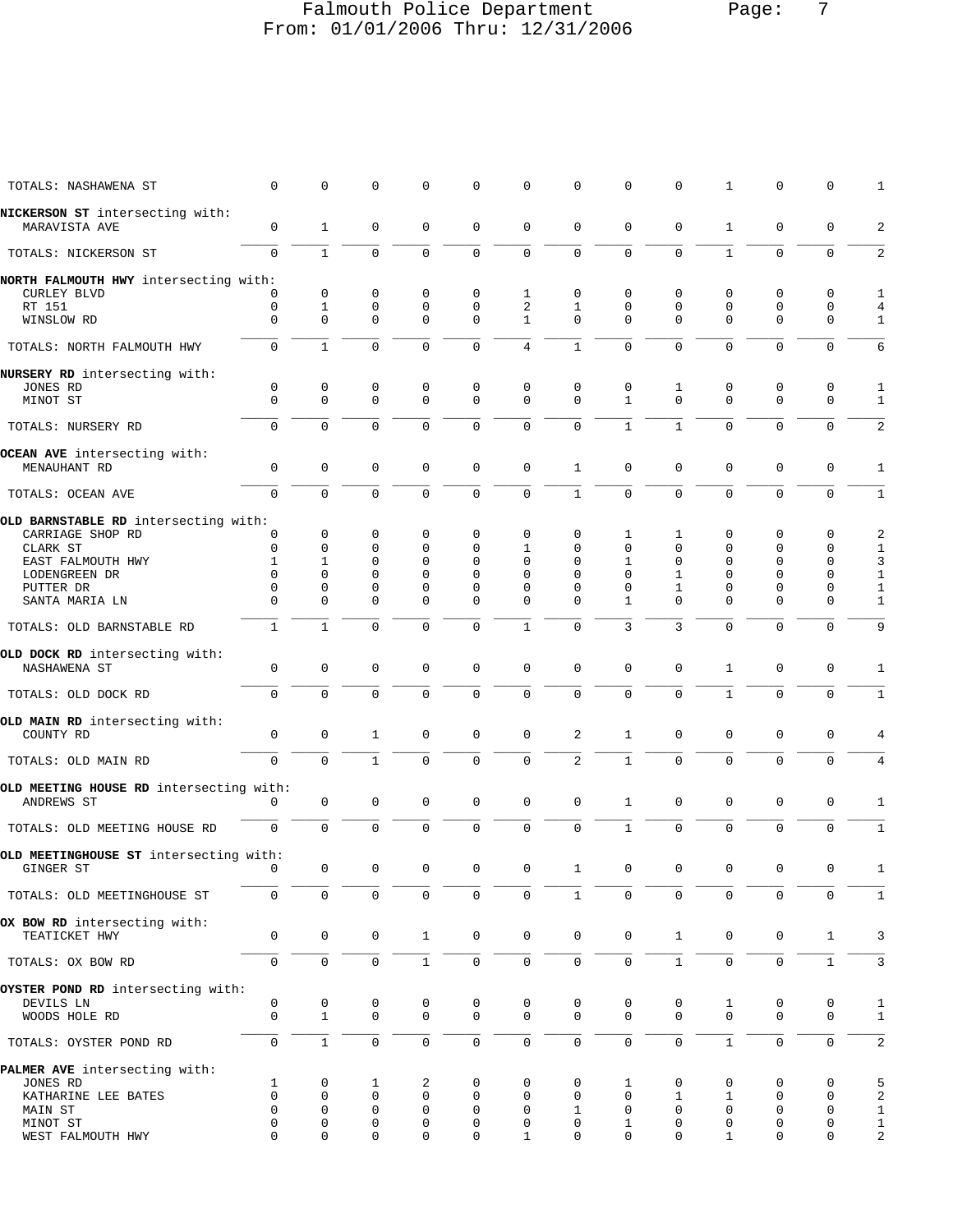## Falmouth Police Department Page: 8 From: 01/01/2006 Thru: 12/31/2006

| TOTALS: PALMER AVE                                                               | 1                     | 0                      | 1                     | $\overline{a}$        | 0                   | 1            | 1                      | $\overline{2}$                   | 1                     | $\overline{2}$        | $\Omega$               | 0                     | 11                       |
|----------------------------------------------------------------------------------|-----------------------|------------------------|-----------------------|-----------------------|---------------------|--------------|------------------------|----------------------------------|-----------------------|-----------------------|------------------------|-----------------------|--------------------------|
| PARTRIDGE LN intersecting with:<br>DAVISVILLE RD                                 | 0                     | 0                      | 1                     | 0                     | 0                   | 0            | $\mathbf 0$            | 0                                | 0                     | $\mathbf 0$           | 0                      | 0                     | 1                        |
| TOTALS: PARTRIDGE LN                                                             | $\mathbf 0$           | $\mathbf 0$            | $\mathbf{1}$          | $\mathbf 0$           | $\mathbf 0$         | $\mathbf 0$  | $\mathbf 0$            | 0                                | $\mathbf 0$           | $\mathbf{0}$          | $\mathbf 0$            | $\mathbf 0$           | 1                        |
| PINE ST intersecting with:<br>COUNTY RD                                          | $\mathbf{1}$          | $\mathsf 0$            | $\mathbf 0$           | $\mathbf 0$           | $\mathbf 0$         | $\mathbf 0$  | $\mathbf 0$            | 0                                | $\mathbf 0$           | $\mathbf 0$           | 0                      | $\mathbf 0$           | $\mathbf{1}$             |
| TOTALS: PINE ST                                                                  | $1\,$                 | $\mathbf 0$            | $\mathbf 0$           | $\mathbf 0$           | $\mathsf 0$         | $\mathsf 0$  | $\mathbf 0$            | $\overline{0}$                   | $\mathbf 0$           | $\mathbf{0}$          | $\mathbf 0$            | $\mathsf 0$           | 1                        |
| PINECREST BEACH DR intersecting with:<br>SANDWICH RD                             | 1                     | 0                      | 0                     | 0                     | 0                   | $\mathbf 0$  | $\mathbf 0$            | 0                                | $\mathsf 0$           | 0                     | 0                      | 0                     | 1                        |
| TOTALS: PINECREST BEACH DR                                                       | $\mathbf{1}$          | $\Omega$               | $\Omega$              | $\Omega$              | $\Omega$            | $\Omega$     | $\Omega$               | $\Omega$                         | $\Omega$              | $\Omega$              | $\Omega$               | $\mathbf 0$           | 1                        |
| PLUM HOLLOW RD intersecting with:<br>RT 151                                      | $\mathsf 0$           | $\mathbf 0$            | 2                     | 0                     | $\mathbf 0$         | $\mathbf 0$  | 0                      | 0                                | 0                     | 0                     | 0                      | 0                     | 2                        |
| TOTALS: PLUM HOLLOW RD                                                           | 0                     | $\mathbf 0$            | $\overline{2}$        | $\mathbf 0$           | $\mathbf 0$         | $\mathsf 0$  | $\mathbf 0$            | 0                                | $\mathbf 0$           | $\mathbf{0}$          | $\mathbf 0$            | $\mathbf 0$           | $\overline{a}$           |
| PRISCILLA ST intersecting with:<br>MARAVISTA AVE                                 | 0                     | $\mathsf 0$            | 0                     | $\mathbf 0$           | $\mathbf 0$         | $\mathbf{1}$ | $\mathbf 0$            | 0                                | $\mathbf 0$           | $\mathbf 0$           | $\mathbf 0$            | 0                     | 1                        |
| TOTALS: PRISCILLA ST                                                             | $\mathbf 0$           | $\mathbf 0$            | $\mathbf 0$           | $\mathbf 0$           | $\mathbf 0$         | $\mathbf{1}$ | 0                      | 0                                | $\mathbf 0$           | $\mathbf 0$           | 0                      | $\mathbf 0$           | 1                        |
| PROVIDENCE ST intersecting with:<br>MARAVISTA AVE                                | $\mathsf 0$           | $\mathbf 0$            | $\mathbf 0$           | $\mathbf 0$           | $\mathbf 0$         | $\mathbf 0$  | 1                      | 0                                | $\mathbf 0$           | $\mathbf 0$           | 0                      | 0                     | 1                        |
| TOTALS: PROVIDENCE ST                                                            | $\mathbf 0$           | $\mathbf 0$            | $\mathbf 0$           | $\mathbf 0$           | $\mathbf 0$         | $\mathbf 0$  | $\mathbf{1}$           | $\mathbf 0$                      | $\mathbf 0$           | $\mathbf{0}$          | $\mathbf 0$            | $\mathbf 0$           | 1                        |
| PUTTER DR intersecting with:<br>OLD BARNSTABLE RD                                | 0                     | $\mathbf 0$            | $\mathbf 0$           | $\mathbf 0$           | $\mathbf 0$         | 0            | 0                      | 0                                | 1                     | $\mathbf 0$           | $\mathbf 0$            | 0                     | 1                        |
| TOTALS: PUTTER DR                                                                | $\mathbf 0$           | $\mathbf 0$            | $\mathbf 0$           | $\mathbf 0$           | $\mathbf 0$         | $\mathbf 0$  | $\mathbf 0$            | 0                                | $\mathbf{1}$          | $\mathbf{0}$          | $\mathbf 0$            | $\mathbf 0$           | 1                        |
| QUAKER RD intersecting with:<br>WILD HARBOR RD                                   | 0                     | 0                      | 0                     | 1                     | 0                   | 0            | $\mathbf 0$            | 0                                | 0                     | $\mathbf 0$           | 0                      | 0                     | 1                        |
| TOTALS: QUAKER RD                                                                | $\mathbf{0}$          | $\Omega$               | $\Omega$              | $\mathbf{1}$          | $\mathbf 0$         | $\mathbf 0$  | $\Omega$               | $\Omega$                         | $\Omega$              | $\mathbf 0$           | 0                      | $\mathbf 0$           | 1                        |
| QUISSETT HARBOR RD intersecting with:<br>WOODS HOLE RD                           | 0                     | 0                      | 0                     | 0                     | $\mathbf 0$         | $\mathbf 0$  | $\mathbf 0$            | 0                                | 1                     | 0                     | 0                      | $\mathsf 0$           | 1                        |
| TOTALS: OUISSETT HARBOR RD                                                       | $\mathsf 0$           | $\mathbf 0$            | $\mathbf 0$           | 0                     | $\mathbf 0$         | 0            | 0                      | 0                                | $\mathbf 1$           | $\mathbf{0}$          | 0                      | $\mathbf 0$           | 1                        |
| RANDOLPH ST intersecting with:<br>MARAVISTA AVE                                  | 0                     | $\mathsf 0$            | 0                     | $\mathbf 0$           | $\mathbf 0$         | $\mathbf 0$  | 0                      | 0                                | $\mathbf 0$           | $\mathbf 0$           | 1                      | 1                     | $\overline{2}$           |
| TOTALS: RANDOLPH ST                                                              | $\mathbf 0$           | $\mathsf 0$            | $\mathbf 0$           | $\mathbf 0$           | $\mathsf 0$         | $\mathsf 0$  | 0                      | $\mathsf 0$                      | $\mathsf 0$           | $\mathbf 0$           | $\mathbf{1}$           | $\mathbf 1$           | $\overline{a}$           |
| RANSOM RD intersecting with:<br>WOODS HOLE RD                                    | 0                     | 0                      | $\mathbf{1}$          | $\mathsf{O}$          | $\mathbf 0$         | $\mathbf 0$  | $\mathsf{O}$           | 0                                | $\mathbf{1}$          | 0                     | 0                      | 0                     | $\overline{2}$           |
| TOTALS: RANSOM RD                                                                | 0                     | $\mathbf 0$            | $\mathbf{1}$          | $\mathbf 0$           | $\mathsf{O}\xspace$ | $\mathsf 0$  | $\mathbf 0$            | $\mathbf 0$                      | $\mathbf{1}$          | $\mathbf 0$           | $\mathbf 0$            | $\mathsf{O}\xspace$   | $\overline{a}$           |
| RED BROOK RD intersecting with:<br>WAQUOIT HWY                                   | $\mathsf 0$           | $\mathbf 0$            | $\mathbf 0$           | 0                     | $\mathbf 0$         | $\mathbf 0$  | $\mathsf 0$            | $\mathbf{1}$                     | 0                     | 0                     | 0                      | $\mathbf 0$           | $\mathbf{1}$             |
| TOTALS: RED BROOK RD                                                             | 0                     | $\mathsf{O}$           | $\mathsf{O}\xspace$   | $\mathbf 0$           | $\mathsf{O}\xspace$ | $\mathsf 0$  | 0                      | $\mathbf{1}$                     | 0                     | $\mathbf 0$           | 0                      | $\mathsf{O}\xspace$   | 1                        |
| ROBBINS RD intersecting with:<br>FALMOUTH HEIGHTS RD                             | $\mathsf 0$           | $\mathsf{O}\xspace$    | $\mathsf 0$           | $\mathbf 0$           | $\mathsf{O}\xspace$ | $\mathsf 0$  | $\mathbf{1}$           | $\mathbf{1}$                     | 0                     | $\mathbf 0$           | $\mathbf 0$            | $\mathsf 0$           | $\overline{a}$           |
| TOTALS: ROBBINS RD                                                               | $\mathsf 0$           | $\mathsf 0$            | $\mathsf{O}\xspace$   | $\mathsf{O}\xspace$   | $\mathsf{O}\xspace$ | $\mathsf 0$  | $\mathbf{1}$           | $\mathbf{1}$                     | 0                     | $\mathsf{O}\xspace$   | $\mathsf{O}\xspace$    | $\mathsf{O}\xspace$   | $\overline{a}$           |
| RT 151 intersecting with:<br><b>ASHUMET RD</b><br>BOXBERRY HILL RD<br>CURRIER RD | 1<br>$\mathbf 0$<br>0 | 1<br>0<br>$\mathbf{0}$ | 0<br>0<br>$\mathbf 0$ | 0<br>0<br>$\mathbf 0$ | 0<br>0<br>2         | 0<br>0<br>0  | 0<br>0<br>$\mathbf{1}$ | 1<br>$\mathsf 0$<br>$\mathbf{1}$ | 0<br>0<br>$\mathbf 0$ | 0<br>0<br>$\mathbf 0$ | 0<br>$\mathbf{1}$<br>0 | 0<br>0<br>$\mathbf 0$ | 3<br>1<br>$\overline{4}$ |
|                                                                                  |                       |                        |                       |                       |                     |              |                        |                                  |                       |                       |                        |                       |                          |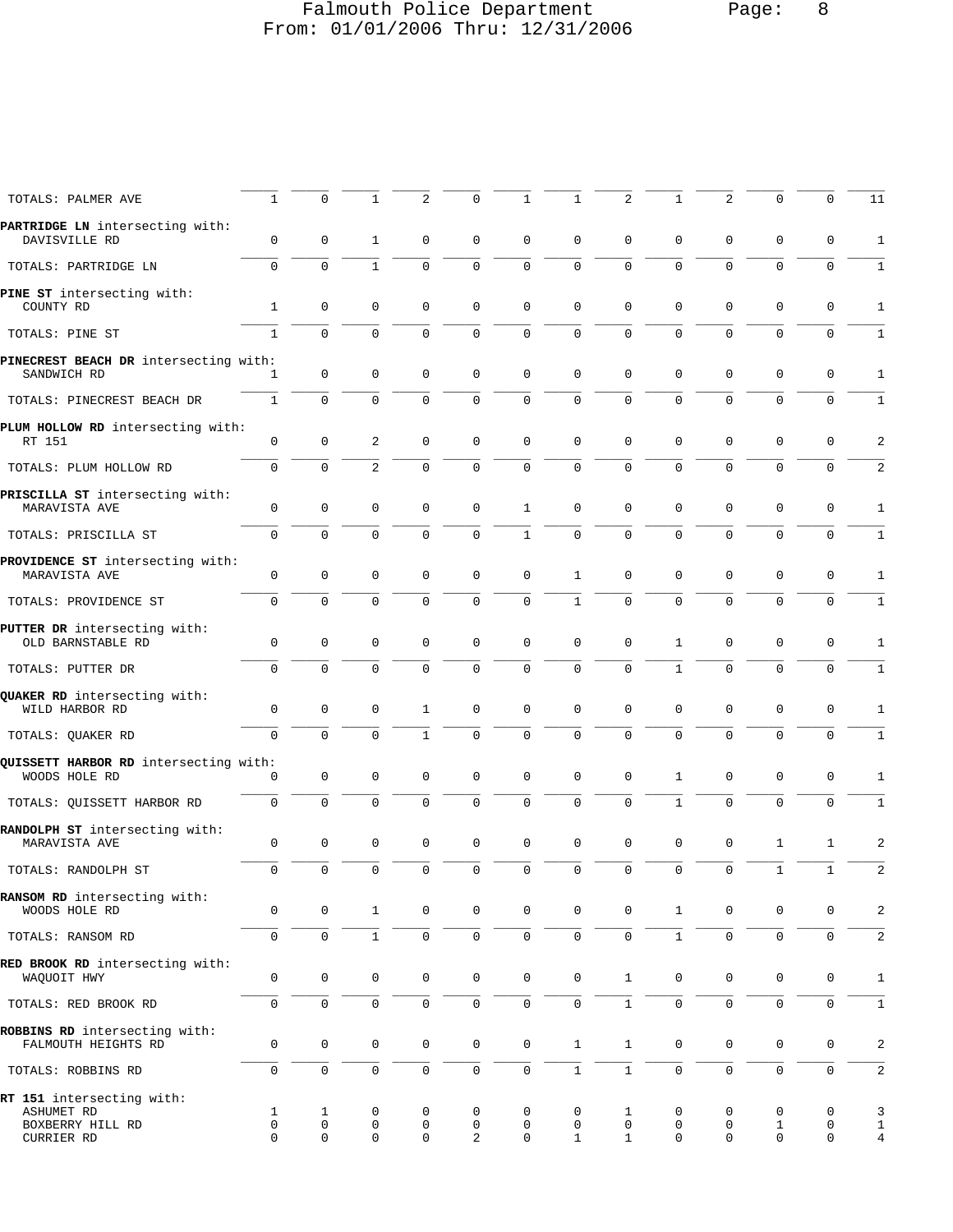## Falmouth Police Department Page: 9 From: 01/01/2006 Thru: 12/31/2006

| FALMOUTH WOODS RD                                | 1              | $\mathbf 0$    | 0              | $\mathbf 0$         | 0            | 0              | $\mathbf 0$    | $\mathbf 0$  | $\Omega$     | 0              | $\mathbf 0$         | $\Omega$       | 1                       |
|--------------------------------------------------|----------------|----------------|----------------|---------------------|--------------|----------------|----------------|--------------|--------------|----------------|---------------------|----------------|-------------------------|
| FORDHAM RD                                       | 2              | $\mathbf 0$    | 0              | $\mathbf{0}$        | $\mathbf{1}$ | $\mathbf{1}$   | $\mathbf 0$    | 1            | $\mathbf 0$  | 0              | $\mathbf 0$         | $\mathbf 0$    | 5                       |
| NORTH FALMOUTH HWY                               | 0              | $\mathbf{1}$   | 0              | $\Omega$            | 0            | $\overline{2}$ | $\mathbf{1}$   | $\Omega$     | $\Omega$     | 0              | $\Omega$            | $\mathbf 0$    | $\sqrt{4}$              |
| PLUM HOLLOW RD                                   | $\Omega$       | $\Omega$       | $\overline{a}$ | $\Omega$            | 0            | $\Omega$       | $\mathbf 0$    | $\Omega$     | $\Omega$     | $\Omega$       | $\Omega$            | $\Omega$       | $\sqrt{2}$              |
| RT 28 NORTH                                      | $\mathbf 0$    | $\mathbf 0$    | $\mathbf 0$    | $\mathbf{1}$        | $\mathbf{1}$ | $\mathbf{1}$   | $\mathbf{1}$   | $\Omega$     | $\Omega$     | $\mathbf 0$    | $\mathbf 0$         | $\Omega$       | $\overline{4}$          |
| RT 28 SOUTH                                      | $\Omega$       | $\mathbf{1}$   | $\Omega$       | $\Omega$            | 0            | $\mathbf{1}$   | $\Omega$       | $\Omega$     | 1            | 1              | $\mathbf{1}$        | $\Omega$       | 5                       |
| SAM TURNER RD                                    | $\mathbf 0$    | 1              | 0              | $\Omega$            | 0            | 0              | $\mathbf 0$    | $\Omega$     | $\Omega$     | 0              | 1                   | $\Omega$       | $\overline{\mathbf{c}}$ |
| SANDWICH RD                                      | $\Omega$       | $\Omega$       | 0              | $\Omega$            | $\mathbf{1}$ | 0              | $\mathbf{1}$   | $\Omega$     | $\Omega$     | $\mathbf{1}$   | $\Omega$            | $\overline{a}$ | 5                       |
| TOTALS: RT 151                                   | 4              | $\overline{4}$ | $\overline{2}$ | $\mathbf{1}$        | 5            | 5              | $\overline{4}$ | 3            | $\mathbf{1}$ | $\overline{a}$ | $\overline{3}$      | $\overline{2}$ | 36                      |
| RT 28 NORTH intersecting with:                   |                |                |                |                     |              |                |                |              |              |                |                     |                |                         |
| BRICK KILN RD                                    | 0              | 0              | 0              | 0                   | 0            | 0              | 0              | 0            | 0            | 0              | 0                   | 1              | 1                       |
| RT 151                                           | $\Omega$       | $\mathbf 0$    | $\Omega$       | $\mathbf{1}$        | $\mathbf{1}$ | $\mathbf{1}$   | $\mathbf{1}$   | $\Omega$     | $\Omega$     | 0              | $\Omega$            | $\Omega$       | $\overline{4}$          |
| TOTALS: RT 28 NORTH                              | $\mathbf 0$    | $\mathbf 0$    | $\mathbf 0$    | $\mathbf{1}$        | $\mathbf{1}$ | $\mathbf{1}$   | $\mathbf{1}$   | $\Omega$     | $\mathbf 0$  | $\mathbf 0$    | $\mathbf{0}$        | $\mathbf{1}$   | 5                       |
| RT 28 SOUTH intersecting with:                   |                |                |                |                     |              |                |                |              |              |                |                     |                |                         |
| BRICK KILN RD                                    | 1              | 0              | 1              | $\mathbf 0$         | $\mathbf 0$  | $\mathbf 0$    | $\mathbf{1}$   | $\mathbf{0}$ | 0            | $\mathbf 0$    | 0                   | $\mathbf 0$    | 3                       |
| RT 151                                           | $\mathbf 0$    | $\mathbf{1}$   | $\mathbf 0$    | $\Omega$            | 0            | $\mathbf{1}$   | $\mathbf 0$    | $\Omega$     | $\mathbf{1}$ | $\mathbf{1}$   | $\mathbf{1}$        | $\mathbf 0$    | 5                       |
| TOTALS: RT 28 SOUTH                              | $\mathbf{1}$   | $\mathbf{1}$   | $\mathbf{1}$   | $\Omega$            | $\Omega$     | $\mathbf{1}$   | $\mathbf{1}$   | $\Omega$     | $\mathbf{1}$ | $\mathbf{1}$   | $\mathbf{1}$        | $\Omega$       | 8                       |
| SADYS LN intersecting with:                      |                |                |                |                     |              |                |                |              |              |                |                     |                |                         |
| EAST FALMOUTH HWY                                | $\mathbf 0$    | $\mathbf 0$    | $\mathbf 0$    | $\mathbf 0$         | $\mathsf 0$  | 0              | $\mathsf 0$    | $\mathbf 0$  | 0            | 0              | $\mathbf{0}$        | $\mathbf{1}$   | 1                       |
| TOTALS: SADYS LN                                 | $\mathbf 0$    | $\mathbf 0$    | $\mathbf 0$    | 0                   | 0            | $\mathbf 0$    | $\mathbf 0$    | 0            | $\mathbf 0$  | 0              | $\mathbf 0$         | $\mathbf{1}$   | $\mathbf{1}$            |
|                                                  |                |                |                |                     |              |                |                |              |              |                |                     |                |                         |
| SAM TURNER RD intersecting with:<br>DEEP POND RD | 2              | $\mathsf 0$    | 1              | $\mathbf 0$         | 0            | 0              | $\mathbf 0$    | $\mathbf{0}$ | 0            | $\mathbf 0$    | $\mathbf 0$         | $\mathbf 0$    | 3                       |
| HATCHVILLE RD                                    | 2              | $\mathbf 0$    | $\mathbf 0$    | $\mathbf{0}$        | 0            | 0              | $\mathbf 0$    | $\mathbf{0}$ | $\mathbf 0$  | $\mathbf 0$    | $\mathbf{0}$        | $\mathbf 0$    | $\sqrt{2}$              |
| RT 151                                           | $\Omega$       | $\mathbf{1}$   | $\mathbf 0$    | $\mathbf{0}$        | $\mathbf 0$  | 0              | $\mathbf 0$    | $\Omega$     | $\Omega$     | $\mathbf 0$    | $\mathbf{1}$        | $\mathbf 0$    | $\overline{2}$          |
| TOTALS: SAM TURNER RD                            | $\overline{4}$ | $\mathbf{1}$   | $\mathbf{1}$   | $\mathbf 0$         | 0            | $\mathbf 0$    | $\mathbf 0$    | 0            | $\mathbf 0$  | 0              | $\mathbf{1}$        | $\mathbf 0$    | 7                       |
| SANDWICH RD intersecting with:                   |                |                |                |                     |              |                |                |              |              |                |                     |                |                         |
| ASHUMET RD                                       | 0              | $\mathbf 0$    | 0              | $\mathbf{0}$        | 0            | 0              | $\mathbf 0$    | $\mathbf{0}$ | 1            | $\mathbf 0$    | $\mathbf 0$         | 0              | 1                       |
| BITTERSWEET RD                                   | $\Omega$       | $\mathbf 0$    | $\mathbf 0$    | $\Omega$            | 0            | $\Omega$       | $\mathbf 0$    | $\Omega$     | $\Omega$     | $\mathbf 0$    | $\mathbf{1}$        | $\mathbf 0$    | $\mathbf 1$             |
| BOXBERRY HILL RD                                 | 0              | $\mathbf 0$    | 0              | $\mathbf{0}$        | $\mathbf{1}$ | 0              | $\mathbf 0$    | $\mathbf{0}$ | $\mathbf 0$  | $\mathbf 0$    | $\mathbf 0$         | $\mathbf 0$    | $\mathbf 1$             |
| BRICK KILN RD                                    | 1              | $\Omega$       | 0              | $\Omega$            | $\Omega$     | $\Omega$       | $\mathbf 0$    | 1            | $\Omega$     | 1              | $\mathbf{1}$        | $\Omega$       | $\bf 4$                 |
| CARRIAGE SHOP RD                                 | $\Omega$       | $\Omega$       | $\Omega$       | $\Omega$            | 2            | $\Omega$       | $\mathbf{1}$   | $\Omega$     | $\Omega$     | $\Omega$       | $\Omega$            | $\Omega$       | 3                       |
| <b>CURRIER RD</b>                                | $\Omega$       | $\mathbf{1}$   | 0              | $\Omega$            | 0            | $\Omega$       | $\mathbf 0$    | 1            | $\Omega$     | $\Omega$       | $\Omega$            | $\Omega$       | $\sqrt{2}$              |
| DEEPWOOD DR                                      | $\Omega$       | $\Omega$       | 1              | $\Omega$            | 0            | $\Omega$       | $\Omega$       | $\Omega$     | $\Omega$     | $\Omega$       | $\Omega$            | $\Omega$       | $\mathbf 1$             |
| HAYWAY RD                                        | $\Omega$       | $\Omega$       | $\Omega$       | $\mathbf{1}$        | 0            | 0              | $\mathbf 0$    | $\mathbf{1}$ | $\Omega$     | $\Omega$       | $\Omega$            | $\Omega$       | $\sqrt{2}$              |
| PINECREST BEACH DR                               | 1              | $\mathbf 0$    | 0              | $\Omega$            | 0            | 0              | $\mathbf 0$    | 0            | $\Omega$     | 0              | $\Omega$            | $\mathbf 0$    | $\mathbf 1$             |
| RT 151                                           | $\Omega$       | $\Omega$       | $\Omega$       | $\Omega$            | 1            | $\Omega$       | 1              | $\Omega$     | $\Omega$     | $\mathbf{1}$   | $\Omega$            | $\overline{2}$ | 5                       |
| TANGLEWOOD DR                                    | $\Omega$       | $\Omega$       | $\mathbf 0$    | $\Omega$            | $\mathbf{1}$ | 0              | $\mathbf 0$    | $\mathbf{1}$ | $\Omega$     | 0              | $\mathbf 0$         | $\mathbf 0$    | $\sqrt{2}$              |
| TEATICKET HWY                                    | 0              | $\mathbf 0$    | 2              | 0                   | 0            | 0              | $\mathbf 0$    | 0            | $\mathbf 0$  | 0              | $\mathbf 0$         | $\mathbf 0$    | $\overline{c}$          |
| WHITE PINE LN                                    | $\Omega$       | $\Omega$       | 0              | $\Omega$            | 0            | 0              | $\mathbf 0$    | $\Omega$     | $\Omega$     | 1              | $\mathbf 0$         | $\Omega$       | $\mathbf{1}$            |
| TOTALS: SANDWICH RD                              | 2              | $\mathbf{1}$   | 3              | $\mathbf{1}$        | 5            | $\mathbf 0$    | $\overline{2}$ | 4            | $\mathbf 1$  | 3              | $\overline{2}$      | $\overline{2}$ | 26                      |
| SANTA MARIA LN intersecting with:                |                |                |                |                     |              |                |                |              |              |                |                     |                |                         |
| OLD BARNSTABLE RD                                | 0              | $\mathsf 0$    | 0              | $\mathbf 0$         | $\mathsf 0$  | 0              | $\mathsf 0$    | $\mathbf{1}$ | 0            | 0              | 0                   | 0              | 1                       |
| TOTALS: SANTA MARIA LN                           | 0              | $\mathsf 0$    | $\mathsf 0$    | $\mathsf{O}\xspace$ | $\mathsf 0$  | $\mathsf 0$    | $\mathsf 0$    | $\mathbf{1}$ | $\mathbf 0$  | 0              | $\mathsf 0$         | $\mathbf 0$    | $\mathbf 1$             |
| SAO PAULO DR intersecting with:                  |                |                |                |                     |              |                |                |              |              |                |                     |                |                         |
| EAST FALMOUTH HWY                                | 0              | $\mathsf 0$    | 0              | $\mathbf 0$         | $\mathsf 0$  | 0              | $\mathsf 0$    | $\mathbf{0}$ | 0            | 0              | 0                   | $\mathbf{1}$   | 1                       |
|                                                  |                |                |                |                     |              |                |                |              |              |                |                     |                |                         |
| TOTALS: SAO PAULO DR                             | $\mathbf 0$    | $\mathbf 0$    | $\mathbf 0$    | $\mathbf 0$         | $\mathbf 0$  | $\mathbf 0$    | $\mathbf 0$    | $\mathbf 0$  | $\mathbf 0$  | $\mathsf{O}$   | $\mathsf{O}\xspace$ | $\mathbf{1}$   | $\mathbf{1}$            |
| SCRANTON AVE intersecting with:                  |                |                |                |                     |              |                |                |              |              |                |                     |                |                         |
| MAIN ST                                          | 0              | 0              | 0              | 0                   | $\mathbf{1}$ | 0              | $\mathbf 0$    | $\mathsf 0$  | $\mathbf 1$  | 0              | 0                   | 0              | 2                       |
| TOTALS: SCRANTON AVE                             | $\mathbf 0$    | $\mathbf 0$    | $\mathbf 0$    | $\mathbf 0$         | $\mathbf{1}$ | 0              | $\mathsf 0$    | 0            | $\mathbf{1}$ | $\mathbf 0$    | $\mathbf{0}$        | $\mathbf 0$    | 2                       |
| SEACOAST SHORES BLVD intersecting with:          |                |                |                |                     |              |                |                |              |              |                |                     |                |                         |
| ATWATER DR                                       | 0              | $\mathbf 0$    | 0              | 0                   | 0            | 1              | 0              | 0            | 0            | 0              | 0                   | $\mathbf 0$    | 1                       |
| EAST FALMOUTH HWY                                | 0              | $\mathbf{1}$   | $\mathbf{1}$   | $\mathsf{O}$        | $\mathsf 0$  | 0              | $\mathbf{1}$   | $\mathsf 0$  | $\mathbf{1}$ | 0              | $\mathbf 0$         | $\mathbf 0$    | $\overline{4}$          |
| WINCHESTER DR                                    | 1              | 0              | 0              | 0                   | 0            | 0              | 0              | 1            | 0            | 0              | 0                   | $\mathbf 0$    | 2                       |
|                                                  |                |                |                |                     |              |                |                |              |              |                |                     |                |                         |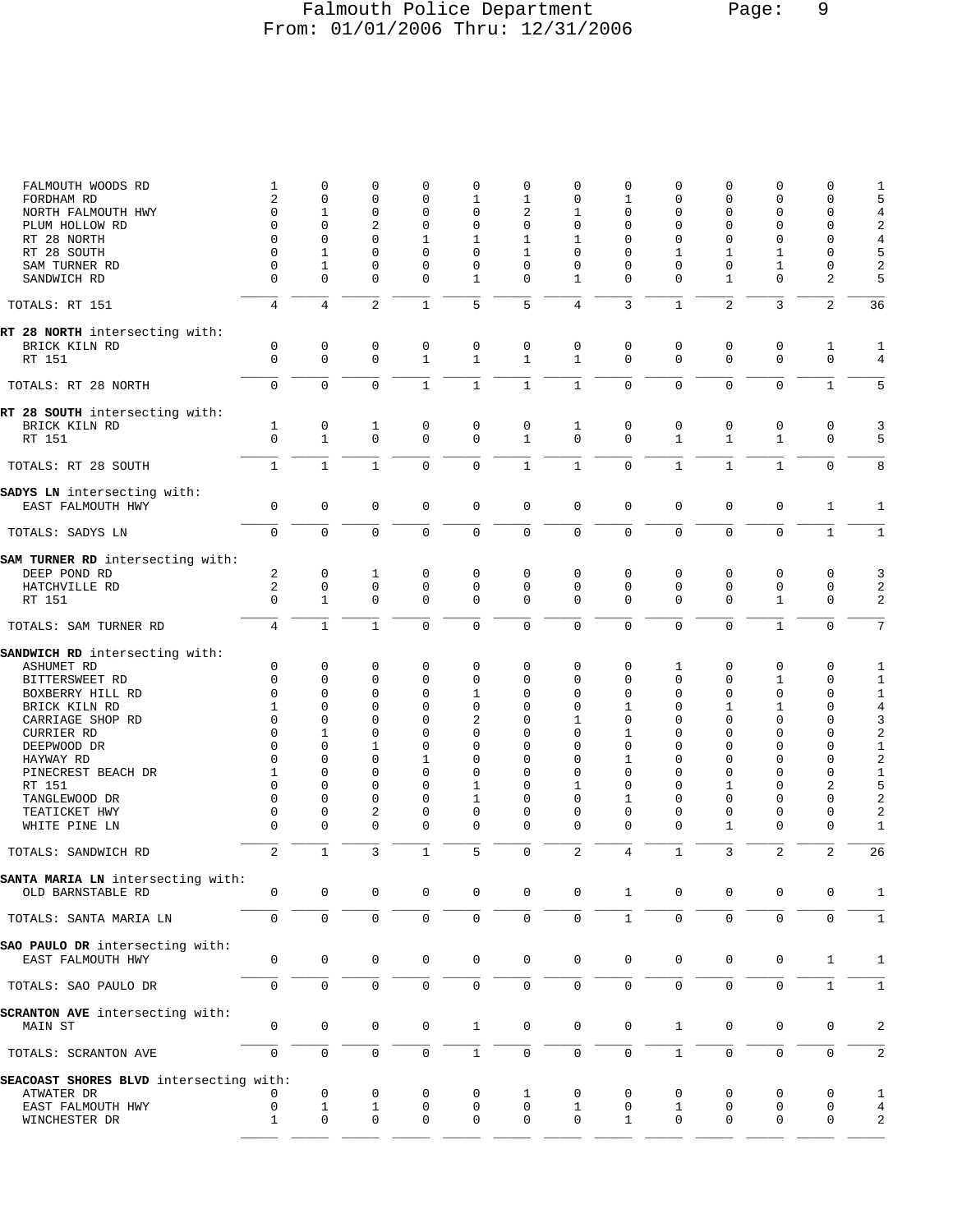## Falmouth Police Department Page: 10 From: 01/01/2006 Thru: 12/31/2006

| TOTALS: SEACOAST SHORES BLVD           | $\mathbf{1}$   | $\mathbf{1}$         | $\mathbf{1}$ | $\mathbf 0$                  | 0                           | $\mathbf{1}$     | $\mathbf{1}$     | $\mathbf{1}$                | $\mathbf{1}$             | $\mathsf 0$          | $\mathsf 0$          | $\mathbf 0$                  | 7              |
|----------------------------------------|----------------|----------------------|--------------|------------------------------|-----------------------------|------------------|------------------|-----------------------------|--------------------------|----------------------|----------------------|------------------------------|----------------|
| SERVICE RD intersecting with:          |                |                      |              |                              |                             |                  |                  |                             |                          |                      |                      |                              |                |
| BRICK KILN RD                          | $\mathbf 0$    | $\mathbf 0$          | $\mathbf 0$  | $\mathbf 0$                  | $\mathbf 0$                 | $\mathbf{1}$     | $\mathbf 0$      | $\mathbf 0$                 | $\mathbf 0$              | $\Omega$             | $\mathbf 0$          | $\mathbf{1}$                 | 2              |
| TOTALS: SERVICE RD                     | 0              | $\Omega$             | $\Omega$     | $\Omega$                     | $\Omega$                    | $\mathbf{1}$     | $\mathbf 0$      | $\mathbf 0$                 | $\Omega$                 | $\Omega$             | $\Omega$             | $\mathbf{1}$                 | $\overline{2}$ |
| SHORE ST intersecting with:            |                |                      |              |                              |                             |                  |                  |                             |                          |                      |                      |                              |                |
| CLINTON AVE                            | $\mathbf 0$    | $\mathbf{0}$         | $\mathbf 0$  | $\mathbf 0$                  | $\mathsf 0$                 | $\mathsf 0$      | $\mathbf 0$      | $\mathbf 0$                 | $\mathbf{1}$             | $\mathbf 0$          | $\mathbf 0$          | $\mathbf{1}$                 | 2              |
| TOTALS: SHORE ST                       | $\Omega$       | $\Omega$             | $\Omega$     | $\Omega$                     | $\mathbf 0$                 | $\mathbf 0$      | $\mathbf 0$      | $\Omega$                    | $\mathbf{1}$             | $\Omega$             | $\Omega$             | $\mathbf{1}$                 | 2              |
| SHOREWOOD DR intersecting with:        |                |                      |              |                              |                             |                  |                  |                             |                          |                      |                      |                              |                |
| EAST FALMOUTH HWY                      | $\mathbf 0$    | $\mathbf{0}$         | 0            | 0                            | 0                           | 1                | 0                | $\mathbf 0$                 | 0                        | 0                    | $\mathbf 0$          | $\mathbf 0$                  | 1              |
| VEEDER DR                              | $\mathbf 0$    | $\mathbf 0$          | $\mathbf 0$  | $\mathbf{1}$                 | $\mathbf 0$                 | $\mathbf 0$      | $\mathbf 0$      | $\Omega$                    | $\Omega$                 | $\Omega$             | $\Omega$             | $\mathbf 0$                  | $\mathbf{1}$   |
| TOTALS: SHOREWOOD DR                   | $\mathbf 0$    | $\mathbf 0$          | $\mathbf 0$  | $\mathbf{1}$                 | 0                           | $\mathbf{1}$     | $\mathbf 0$      | $\mathbf 0$                 | $\mathbf 0$              | $\Omega$             | $\mathbf 0$          | $\mathbf 0$                  | 2              |
| SILVER BEACH AVE intersecting with:    |                |                      |              |                              |                             |                  |                  |                             |                          |                      |                      |                              |                |
| ARLINGTON ST                           | $\mathbf 0$    | $\mathbf 0$          | $\mathbf 0$  | $\mathbf 0$                  | $\mathbf 0$                 | $\mathbf 0$      | $\mathbf{1}$     | $\mathbf 0$                 | $\mathbf 0$              | $\mathbf{0}$         | $\mathbf 0$          | $\mathbf 0$                  | $\mathbf{1}$   |
| TOTALS: SILVER BEACH AVE               | 0              | $\Omega$             | $\Omega$     | $\Omega$                     | $\Omega$                    | $\mathbf 0$      | $\mathbf{1}$     | $\Omega$                    | $\Omega$                 | $\Omega$             | $\Omega$             | $\Omega$                     | $\mathbf{1}$   |
| SPRING BARS RD intersecting with:      |                |                      |              |                              |                             |                  |                  |                             |                          |                      |                      |                              |                |
| DAVIS STRAITS                          | 0              | 0                    | 0            | 0                            | 0                           | $\mathsf 0$      | 0                | 0                           | 0                        | 0                    | 0                    | 1                            | 1              |
| WORCESTER CT                           | $\mathbf 0$    | $\overline{a}$       | $\mathbf 0$  | $\mathbf 0$                  | 0                           | $\mathbf 0$      | $\Omega$         | 2                           | $\Omega$                 | $\Omega$             | $\Omega$             | $\mathbf{1}$                 | 5              |
| TOTALS: SPRING BARS RD                 | 0              | $\overline{2}$       | $\Omega$     | $\Omega$                     | $\Omega$                    | $\mathbf 0$      | $\mathbf 0$      | $\overline{2}$              | 0                        | $\Omega$             | $\Omega$             | $\overline{2}$               | 6              |
| SUMNER ST intersecting with:           |                |                      |              |                              |                             |                  |                  |                             |                          |                      |                      |                              |                |
| WOODS HOLE RD                          | $\mathbf 0$    | $\mathbb O$          | $\mathbf 0$  | $\mathbf 0$                  | $\mathbf 0$                 | $\mathbf 0$      | $\mathsf 0$      | $\mathbf 0$                 | $\mathbf{1}$             | $\mathbf 0$          | $\mathbf 0$          | $\mathbf 0$                  | $\mathbf{1}$   |
| TOTALS: SUMNER ST                      | $\mathbf 0$    | $\Omega$             | $\mathbf 0$  | $\mathbf 0$                  | 0                           | $\mathbf 0$      | $\mathbf 0$      | $\mathbf 0$                 | $\mathbf{1}$             | $\Omega$             | $\Omega$             | $\mathbf 0$                  | $\mathbf{1}$   |
| TANGLEWOOD DR intersecting with:       |                |                      |              |                              |                             |                  |                  |                             |                          |                      |                      |                              |                |
| MEREDITH DR                            | $\mathbf 0$    | $\mathsf 0$          | 0            | 0                            | 0                           | $\mathsf 0$      | 1                | 0                           | 0                        | 0                    | $\mathbf 0$          | $\mathbf 0$                  | $\mathbf{1}$   |
| SANDWICH RD                            | $\overline{0}$ | $\mathbf 0$          | $\Omega$     | $\Omega$                     | $\mathbf{1}$                | $\mathbf 0$      | $\Omega$         | $\mathbf{1}$                | $\Omega$                 | $\Omega$             | $\Omega$             | $\mathbf 0$                  | 2              |
| TOTALS: TANGLEWOOD DR                  | $\mathbf 0$    | $\Omega$             | $\mathbf 0$  | $\Omega$                     | $\mathbf{1}$                | $\mathbf 0$      | $\mathbf{1}$     | $\mathbf{1}$                | $\Omega$                 | $\Omega$             | $\mathbf 0$          | $\mathbf 0$                  | 3              |
| TEATICKET HWY intersecting with:       |                |                      |              |                              |                             |                  |                  |                             |                          |                      |                      |                              |                |
| BROKEN BOW LN                          | $\mathbf 0$    | $\mathbf{0}$         | 0            | $\mathbf 0$                  | 1                           | 0                | $\mathbf 0$      | $\mathbf 0$                 | 0                        | $\mathbf 0$          | $\mathbf 0$          | $\mathbf 0$                  | $\mathbf 1$    |
| HOMESTEAD LN                           | $\mathbf 0$    | 0                    | 0            | $\mathbf 0$                  | 0                           | 0                | 1                | $\mathbf 0$                 | $\mathbf 0$              | $\mathbf 0$          | $\mathbf 0$          | $\mathbf 0$                  | $\mathbf 1$    |
| JONES RD                               | $\Omega$       | $\Omega$             | $\Omega$     | $\mathbf{1}$                 | $\Omega$                    | $\Omega$         | $\mathbf 0$      | $\Omega$                    | $\Omega$                 | $\mathbf{1}$         | $\Omega$             | $\mathbf 0$                  | $\sqrt{2}$     |
| JUDY ANN DR                            | $\Omega$       | $\Omega$             | $\Omega$     | $\mathbf 0$                  | 0                           | 0                | $\mathbf{1}$     | $\mathbf 0$                 | $\Omega$                 | $\Omega$             | $\Omega$             | $\mathbf 0$                  | $\mathbf 1$    |
| MARAVISTA AVE                          | 1              | $\Omega$             | 0            | $\mathbf 0$                  | 0                           | 0                | $\mathbf{1}$     | $\mathbf 0$                 | 0                        | $\Omega$             | $\mathbf 0$          | $\mathbf 0$                  | $\,2$          |
| MARAVISTA AVE EXT                      | 1<br>$\Omega$  | $\Omega$<br>$\Omega$ | 0<br>0       | $\mathbf{1}$<br>$\mathbf{1}$ | $\mathbf{1}$<br>$\mathbf 0$ | 0<br>$\mathbf 0$ | 0<br>$\mathbf 0$ | $\mathbf{0}$<br>$\mathbf 0$ | $\Omega$<br>$\mathbf{1}$ | $\Omega$<br>$\Omega$ | $\Omega$<br>$\Omega$ | $\mathbf{1}$<br>$\mathbf{1}$ | $\bf{4}$<br>3  |
| OX BOW RD<br>SANDWICH RD               | $\Omega$       | $\Omega$             | 2            | $\Omega$                     | $\Omega$                    | 0                | $\mathbf 0$      | $\Omega$                    | $\Omega$                 | $\Omega$             | $\Omega$             | $\mathbf 0$                  | 2              |
| TEATICKET PATH                         | 0              | 0                    | 0            | 0                            | 0                           | 0                | $\mathsf 0$      | $\mathbf 0$                 | 2                        | 0                    | 0                    | $\mathbf 0$                  | 2              |
| TROTTING PARK RD                       | $\Omega$       | $\Omega$             | $\mathbf{1}$ | $\Omega$                     | $\mathbf 0$                 | $\mathbf 0$      | $\mathbf{1}$     | $\Omega$                    | $\Omega$                 | $\Omega$             | $\mathbf{1}$         | $\Omega$                     | 3              |
| TOTALS: TEATICKET HWY                  | 2              | 0                    | 3            | 3                            | 2                           | 0                | 4                | 0                           | 3                        |                      | 1                    | 2                            | 21             |
| TEATICKET PATH intersecting with:      |                |                      |              |                              |                             |                  |                  |                             |                          |                      |                      |                              |                |
| TEATICKET HWY                          | 0              | 0                    | 0            | 0                            | 0                           | 0                | $\mathbf 0$      | $\mathbf 0$                 | 2                        | 0                    | $\mathbf 0$          | 0                            | 2              |
| TOTALS: TEATICKET PATH                 | $\mathbf{0}$   | $\mathbf 0$          | $\mathbf 0$  | $\mathbf 0$                  | $\mathbf{0}$                | $\mathbf 0$      | $\mathbf 0$      | $\mathbf 0$                 | $\overline{a}$           | $\mathbf 0$          | $\mathbf 0$          | $\mathbf 0$                  | 2              |
| TECHNOLOGY PARK DR intersecting with:  |                |                      |              |                              |                             |                  |                  |                             |                          |                      |                      |                              |                |
| THOMAS B LANDERS RD                    | 0              | $\mathbf 0$          | $\mathbf 0$  | 0                            | 0                           | $\mathbf 0$      | $\mathbf 0$      | $\mathbf 0$                 | 0                        | 0                    | $\mathbf{1}$         | 0                            | 1              |
| TOTALS: TECHNOLOGY PARK DR             | $\mathbf 0$    | $\mathbf 0$          | $\mathsf 0$  | $\mathsf 0$                  | $\mathsf{O}\xspace$         | 0                | $\mathsf 0$      | $\mathsf{O}\xspace$         | 0                        | $\mathbf 0$          | $1\,$                | $\mathsf{O}\xspace$          | $\mathbf{1}$   |
| THOMAS B LANDERS RD intersecting with: |                |                      |              |                              |                             |                  |                  |                             |                          |                      |                      |                              |                |
| BLACKSMITH SHOP RD                     |                | 0                    | 0            | 1                            | 0                           | 0                | 0                | 0                           | 0                        | 1                    | 0                    | 0                            | 2              |
| TECHNOLOGY PARK DR                     | 0              | 0                    | 0            | $\mathbf 0$                  | 0                           | 0                | 0                | $\mathbf 0$                 | 0                        | $\mathbf 0$          | 1                    | $\mathbf 0$                  | $\mathbf{1}$   |
| TURNER RD                              | 0              | 0                    | 0            | 0                            | 0                           | 0                | 0                | $\mathbf 0$                 | 0                        | 1                    | 0                    | 0                            | $\mathbf{1}$   |
| WEST FALMOUTH HWY                      | $\Omega$       | $\Omega$             | 0            | $\Omega$                     | 0                           | 0                | 0                | $\Omega$                    | $\Omega$                 | $\Omega$             | $\Omega$             | 1                            | $\mathbf{1}$   |
| TOTALS: THOMAS B LANDERS RD            | 0              | $\mathbf 0$          | $\mathbf 0$  | $\mathbf{1}$                 | $\mathbf 0$                 | 0                | $\mathbf 0$      | $\mathbf 0$                 | $\mathbf 0$              | 2                    | $\mathbf{1}$         | $\mathbf{1}$                 | 5              |
|                                        |                |                      |              |                              |                             |                  |                  |                             |                          |                      |                      |                              |                |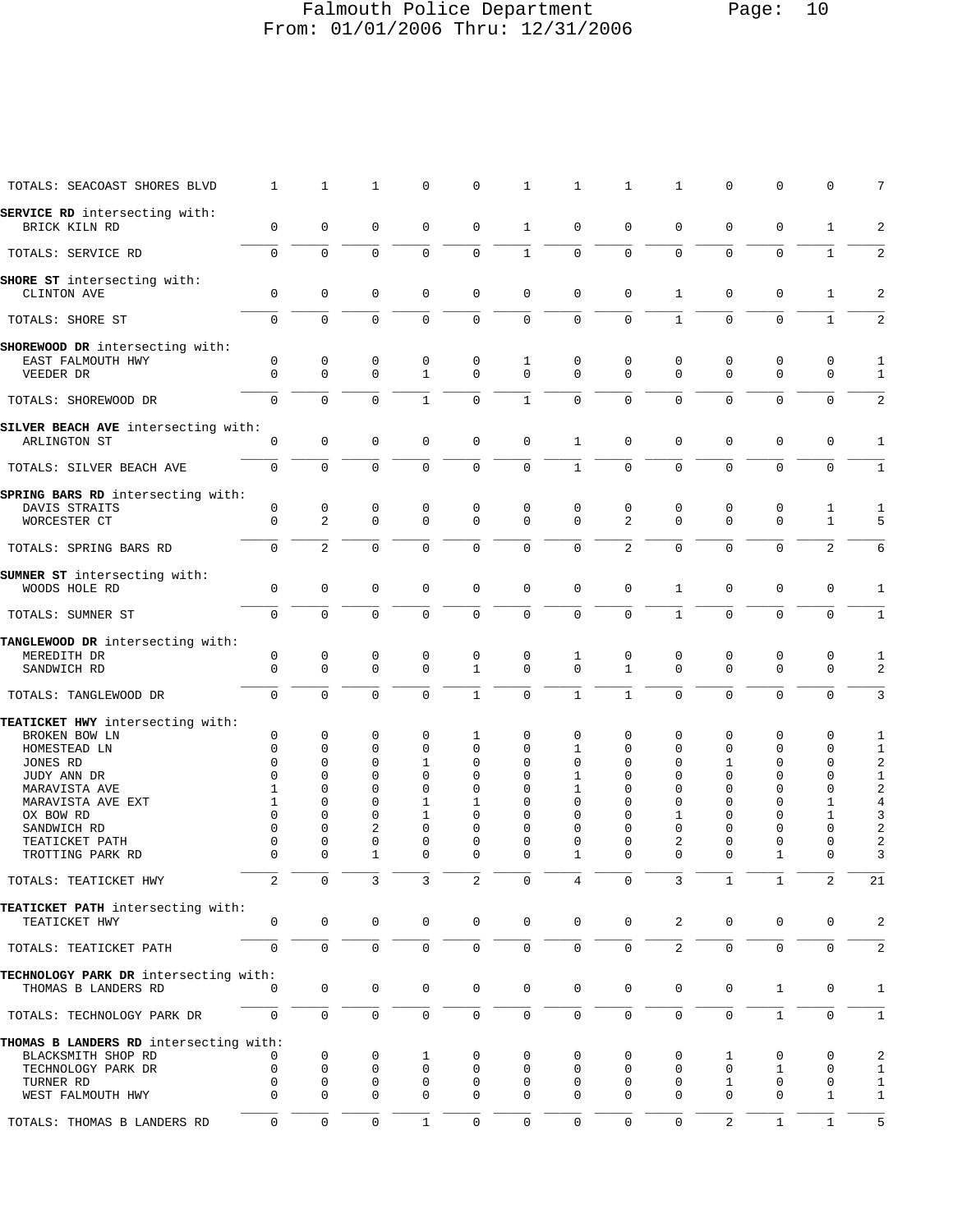## Falmouth Police Department Page: 11 From: 01/01/2006 Thru: 12/31/2006

| TOLEDO ST intersecting with:<br>MARAVISTA AVE                        | 0                              | 0                              | 0                              | 0                                           | 0                              | 0                       | 0                                    | 1                          | 0                       | 0                                 | 0                                                      | 0                                    | 1                                                           |
|----------------------------------------------------------------------|--------------------------------|--------------------------------|--------------------------------|---------------------------------------------|--------------------------------|-------------------------|--------------------------------------|----------------------------|-------------------------|-----------------------------------|--------------------------------------------------------|--------------------------------------|-------------------------------------------------------------|
| TOTALS: TOLEDO ST                                                    | 0                              | 0                              | $\mathbf 0$                    | $\mathbf 0$                                 | 0                              | $\mathbf 0$             | $\mathbf 0$                          | $\mathbf{1}$               | $\Omega$                | $\mathbf 0$                       | $\mathbf 0$                                            | $\mathbf 0$                          | 1                                                           |
| TOWN HALL SQ intersecting with:<br><b>MAIN ST</b>                    | 0                              | 0                              | 0                              | $\mathbf 0$                                 | 0                              | $\mathbf{1}$            | $\mathbf 0$                          | $\mathbf{0}$               | $\mathbf 0$             | $\mathbf 0$                       | $\mathbf{0}$                                           | $\mathbf 0$                          | 1                                                           |
| TOTALS: TOWN HALL SO                                                 | 0                              | $\mathbf 0$                    | $\overline{0}$                 | $\mathbf 0$                                 | $\mathbf 0$                    | $\mathbf{1}$            | $\mathbf 0$                          | $\mathbf 0$                | $\overline{0}$          | $\mathbf 0$                       | $\mathbf 0$                                            | $\mathbf 0$                          | $\mathbf 1$                                                 |
| TROTTING PARK RD intersecting with:<br>TEATICKET HWY                 | 0                              | $\mathsf 0$                    | $\mathbf{1}$                   | $\mathbf 0$                                 | 0                              | $\mathbf 0$             | $\mathbf{1}$                         | $\mathbf 0$                | 0                       | $\mathbf 0$                       | 1                                                      | $\mathbf 0$                          | 3                                                           |
| TOTALS: TROTTING PARK RD                                             | $\Omega$                       | $\Omega$                       | $\mathbf{1}$                   | $\Omega$                                    | $\Omega$                       | $\Omega$                | $\mathbf{1}$                         | $\Omega$                   | $\Omega$                | $\Omega$                          | $\mathbf{1}$                                           | $\Omega$                             | 3                                                           |
| TURNER RD intersecting with:<br>THOMAS B LANDERS RD                  | 0                              | $\mathsf 0$                    | $\mathsf 0$                    | $\mathbf 0$                                 | 0                              | $\mathbf 0$             | $\mathbf 0$                          | $\mathbf 0$                | 0                       | $\mathbf{1}$                      | 0                                                      | $\mathbf 0$                          | 1                                                           |
| TOTALS: TURNER RD                                                    | 0                              | 0                              | 0                              | 0                                           | 0                              | $\mathbf 0$             | $\mathsf 0$                          | $\mathbf 0$                | $\mathbf 0$             | $\mathbf{1}$                      | $\mathbf 0$                                            | $\mathbf 0$                          | $\mathbf 1$                                                 |
| VEEDER DR intersecting with:<br>SHOREWOOD DR                         | $\mathbf 0$                    | $\mathbf 0$                    | 0                              | $\mathbf{1}$                                | 0                              | $\mathbf 0$             | $\mathbf 0$                          | $\mathbf 0$                | $\mathbf 0$             | $\mathbf 0$                       | $\mathbf{0}$                                           | $\mathbf 0$                          | 1                                                           |
| TOTALS: VEEDER DR                                                    | 0                              | $\mathbf 0$                    | 0                              | $\mathbf{1}$                                | 0                              | $\mathbf 0$             | $\mathbf 0$                          | $\mathbf 0$                | 0                       | $\mathbf 0$                       | $\mathbf{0}$                                           | $\mathbf 0$                          | $\mathbf{1}$                                                |
| VIDAL AVE intersecting with:<br>EAST FALMOUTH HWY                    | $\mathbf 0$                    | $\mathbf 0$                    | $\mathbf 0$                    | $\mathbf 0$                                 | $\mathbf{1}$                   | $\mathbf 0$             | $\mathbf 0$                          | $\mathbf 0$                | $\mathbf 0$             | $\mathbf{1}$                      | 1                                                      | $\mathbf 0$                          | 3                                                           |
| TOTALS: VIDAL AVE                                                    | 0                              | $\mathbf 0$                    | 0                              | 0                                           | $\mathbf 1$                    | $\mathbf 0$             | $\overline{0}$                       | $\Omega$                   | $\Omega$                | $\mathbf{1}$                      | $\mathbf{1}$                                           | $\Omega$                             | 3                                                           |
| WAQUOIT HWY intersecting with:<br><b>BARROWS RD</b>                  | 0                              | 0                              | 0                              | 1                                           | 0                              | 0                       | 0                                    | 1                          | 0                       | 1                                 | $\mathbf 0$                                            | 0                                    | 3                                                           |
| CARRIAGE SHOP RD<br>MARTIN RD<br>RED BROOK RD<br>WAQUOIT LANDING RD  | 0<br>$\Omega$<br>$\Omega$<br>0 | 0<br>$\Omega$<br>$\Omega$<br>0 | 0<br>$\Omega$<br>$\Omega$<br>0 | $\mathbf 0$<br>$\Omega$<br>$\mathbf 0$<br>1 | 1<br>$\Omega$<br>$\Omega$<br>0 | 0<br>1<br>$\Omega$<br>0 | 0<br>$\mathbf 0$<br>0<br>$\mathbf 0$ | 0<br>$\mathbf 0$<br>1<br>0 | 0<br>0<br>$\Omega$<br>0 | 0<br>$\mathbf 0$<br>$\Omega$<br>0 | $\mathbf 0$<br>$\mathbf{0}$<br>$\Omega$<br>$\mathbf 0$ | 0<br>$\mathbf 0$<br>0<br>$\mathbf 0$ | $\mathbf 1$<br>$\mathbf{1}$<br>$\mathbf{1}$<br>$\mathbf{1}$ |
| WHISTLERS WAY                                                        | $\Omega$                       | $\Omega$                       | $\Omega$                       | $\Omega$                                    | 0                              | $\mathbf 1$             | $\mathbf 0$                          | $\Omega$                   | $\Omega$                | $\mathbf 0$                       | $\mathbf{0}$                                           | $\mathbf 0$                          | $\mathbf{1}$                                                |
| TOTALS: WAQUOIT HWY                                                  | $\Omega$                       | $\Omega$                       | 0                              | $\overline{a}$                              | $\mathbf 1$                    | $\overline{c}$          | $\mathbf{0}$                         | $\overline{2}$             | $\Omega$                | $\mathbf{1}$                      | $\Omega$                                               | $\mathbf 0$                          | 8                                                           |
| WAQUOIT LANDING RD intersecting with:<br>WAQUOIT HWY                 | 0                              | $\mathsf 0$                    | 0                              | 1                                           | 0                              | $\mathsf 0$             | $\mathsf 0$                          | $\mathbf{0}$               | 0                       | $\mathbf 0$                       | $\mathsf 0$                                            | $\mathbf 0$                          | 1                                                           |
| TOTALS: WAQUOIT LANDING RD                                           | $\Omega$                       | 0                              | 0                              | $\mathbf{1}$                                | 0                              | $\mathbf 0$             | $\mathbf 0$                          | $\Omega$                   | 0                       | $\mathbf 0$                       | $\mathbf 0$                                            | $\Omega$                             | $1\,$                                                       |
| WEST FALMOUTH HWY intersecting with:<br>BRAESIDE RD<br>BRICK KILN RD | 0<br>0                         | 0<br>0                         | 2<br>$\overline{c}$            | 0<br>$\mathbf 0$                            | 0<br>0                         | 0<br>$\mathbf 0$        | $\mathbf 0$<br>$\mathbf 0$           | 0<br>$\Omega$              | 0<br>0                  | 0<br>0                            | $\mathbf 0$<br>$\mathbf{0}$                            | 0<br>$\mathbf 0$                     | 2<br>$\overline{c}$                                         |
| CHAPOQUOIT RD<br>PALMER AVE                                          | $\Omega$<br>0                  | $\Omega$<br>0                  | 0<br>0                         | $\mathbf 0$<br>0                            | $\Omega$<br>0                  | $\Omega$<br>1           | $\mathbf{1}$<br>0                    | 0<br>0                     | $\mathbf 0$<br>0        | $\mathbf 0$<br>1                  | $\mathbf{0}$<br>0                                      | $\mathbf 0$<br>$\mathbf 0$           | $\mathbf{1}$<br>2                                           |
| THOMAS B LANDERS RD                                                  | $\Omega$                       | $\Omega$                       | $\Omega$                       | $\Omega$                                    | $\Omega$                       | $\Omega$                | $\Omega$                             | $\Omega$                   | $\Omega$                | $\Omega$                          | $\Omega$                                               | $\mathbf{1}$                         | $\mathbf{1}$                                                |
| TOTALS: WEST FALMOUTH HWY                                            | $\mathbf 0$                    | $\mathbf{0}$                   | 4                              | $\mathbf{0}$                                | $\mathbf{0}$                   | 1                       | $\mathbf{1}$                         | $\mathbf{0}$               | $\mathbf{0}$            | $\mathbf{1}$                      | $\circ$                                                | 1                                    | 8                                                           |
| WHISTLERS WAY intersecting with:<br>WAOUOIT HWY                      | 0                              | 0                              | 0                              | 0                                           | 0                              | $\mathbf{1}$            | $\mathbf 0$                          | $\mathbf 0$                | 0                       | 0                                 | 0                                                      | 0                                    | 1                                                           |
| TOTALS: WHISTLERS WAY                                                | 0                              | $\mathbf 0$                    | 0                              | 0                                           | 0                              | $\mathbf{1}$            | $\mathbf 0$                          | $\mathbf{0}$               | 0                       | $\mathbf 0$                       | $\mathbf 0$                                            | $\mathbf 0$                          | $\mathbf{1}$                                                |
| WHITE PINE LN intersecting with:<br>SANDWICH RD                      | 0                              | 0                              | $\mathsf 0$                    | $\mathbf 0$                                 | $\mathsf 0$                    | $\mathsf{O}\xspace$     | $\mathbf 0$                          | 0                          | 0                       | $\mathbf{1}$                      | $\mathsf 0$                                            | 0                                    | 1                                                           |
| TOTALS: WHITE PINE LN                                                | 0                              | $\mathbf 0$                    | 0                              | 0                                           | 0                              | 0                       | $\mathsf 0$                          | $\mathsf{O}$               | 0                       | $\mathbf{1}$                      | $\mathsf{O}$                                           | 0                                    | $\mathbf{1}$                                                |
| WILD HARBOR RD intersecting with:<br>QUAKER RD                       | 0                              | 0                              | 0                              | $\mathbf{1}$                                | 0                              | $\mathbf 0$             | $\mathbf 0$                          | 0                          | 0                       | 0                                 | 0                                                      | 0                                    | 1                                                           |
| TOTALS: WILD HARBOR RD                                               | 0                              | 0                              | 0                              | $\mathbf{1}$                                | 0                              | $\mathbf 0$             | 0                                    | 0                          | 0                       | 0                                 | 0                                                      | 0                                    | 1                                                           |
| WINCHESTER DR intersecting with:<br>SEACOAST SHORES BLVD             | $\mathbf{1}$                   | $\mathbf 0$                    | 0                              | 0                                           | 0                              | $\mathbf 0$             | $\mathsf 0$                          | $\mathbf{1}$               | 0                       | 0                                 | 0                                                      | 0                                    | 2                                                           |
|                                                                      |                                |                                |                                |                                             |                                |                         |                                      |                            |                         |                                   |                                                        |                                      |                                                             |